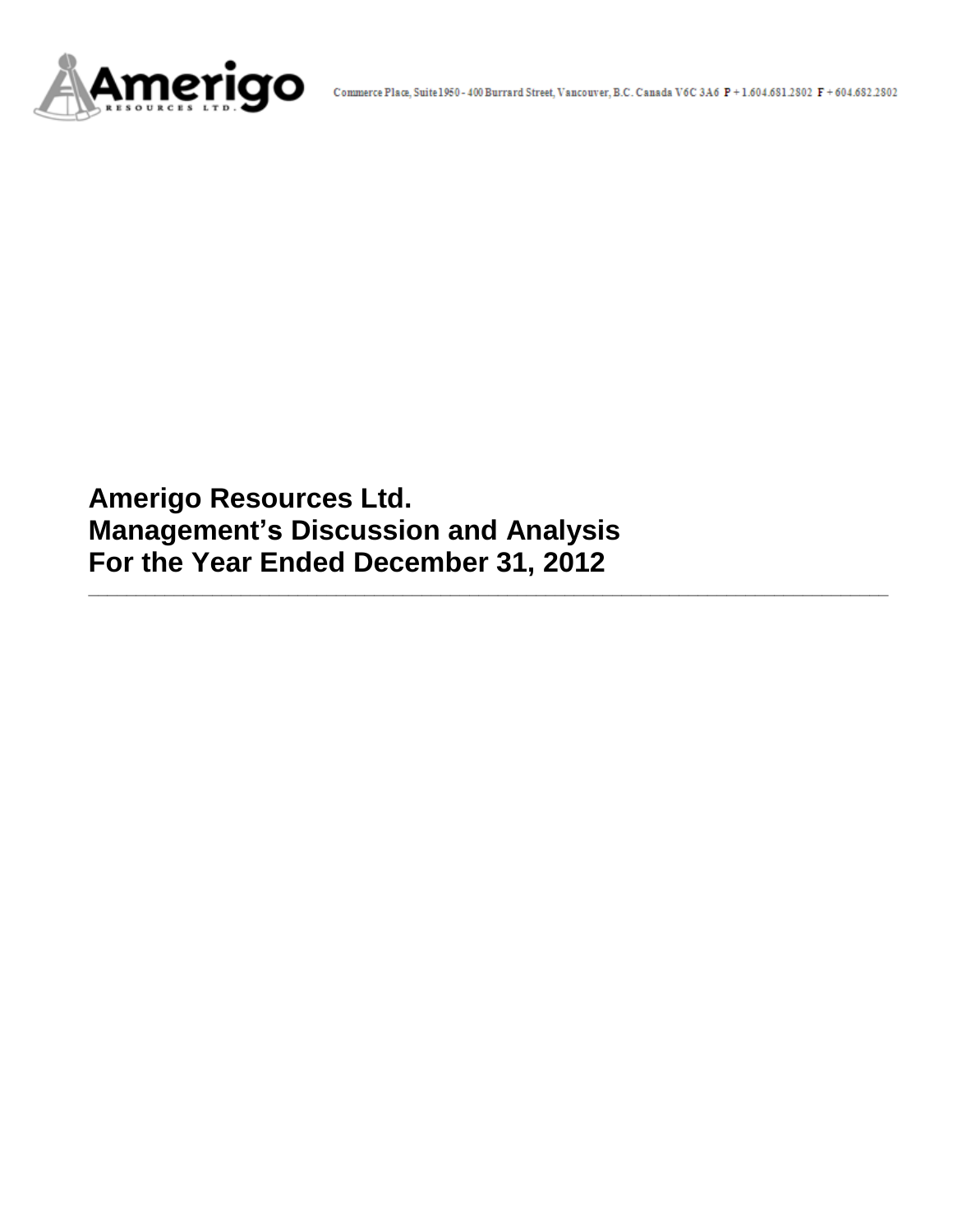# *T A B L E of C O N T E NT S*

This Management's Discussion & Analysis ("MD&A") is comprised of the following sections:

- 1. **Company Profile**  An executive summary of Amerigo's business and its long-term contractual relationship with Codelco-El Teniente…(PAGE 3)
- 2. **Introduction**  Information on accounting principles, reporting currency and other background factors to facilitate the understanding of this MD&A and related consolidated financial statements... (PAGE 3)
- 3. **Highlights and Significant Events** A summary of the key operating and financial metrics of the Company during the year ended December 31, 2012 ("fiscal 2012") and as at December 31, 2012…(PAGE 4)
- 4. **Overall Performance** A brief description of the Company's financial performance in fiscal 2012… (PAGE 6)
- 5. **Selected Annual Information** Three-year financial metrics in tabular form… (PAGE 6)
- 6. **Operating Results** An analysis of the Company's production, sales, cash cost and total cost for fiscal 2012 and compared to the year ended December 31, 2011 ("fiscal 2011")… (PAGE 7)
- 7. **Financial Results for Fiscal 2012** An analysis of the Company's financial performance during fiscal 2012, compared to the Company's performance during fiscal 2011…(PAGE 11)
- 8. **Financial Results for the quarter ended December 31, 2012** An analysis of the Company's financial performance during the quarter ended December 31, 2012 ("Q4-2012"), compared to the Company's performance for the quarter ended December 31, 2011 ("Q4- 2011")…(PAGE 13)
- 9. **Comparative Periods** A summary of financial data for the Company's most recent eight reporting quarters…(PAGE 15)
- 10. **Liquidity and Capital Resources** Review of the Company's cash flow during 2012 and analysis of the Company's liquidity and financial position as at December 31, 2012…(PAGE 16)
- 11. **Summary of Obligations**  Summary of the Company's contractual obligations… (PAGE 18)
- 12. **Outlook** Update of the Company's activities and management's production and operations forecasts for the year ending December 31, 2013 ("fiscal 2013")…(PAGE 19)
- 13. **Other** –Disclosure of related party transactions and other MD&A requirements...(PAGE 19)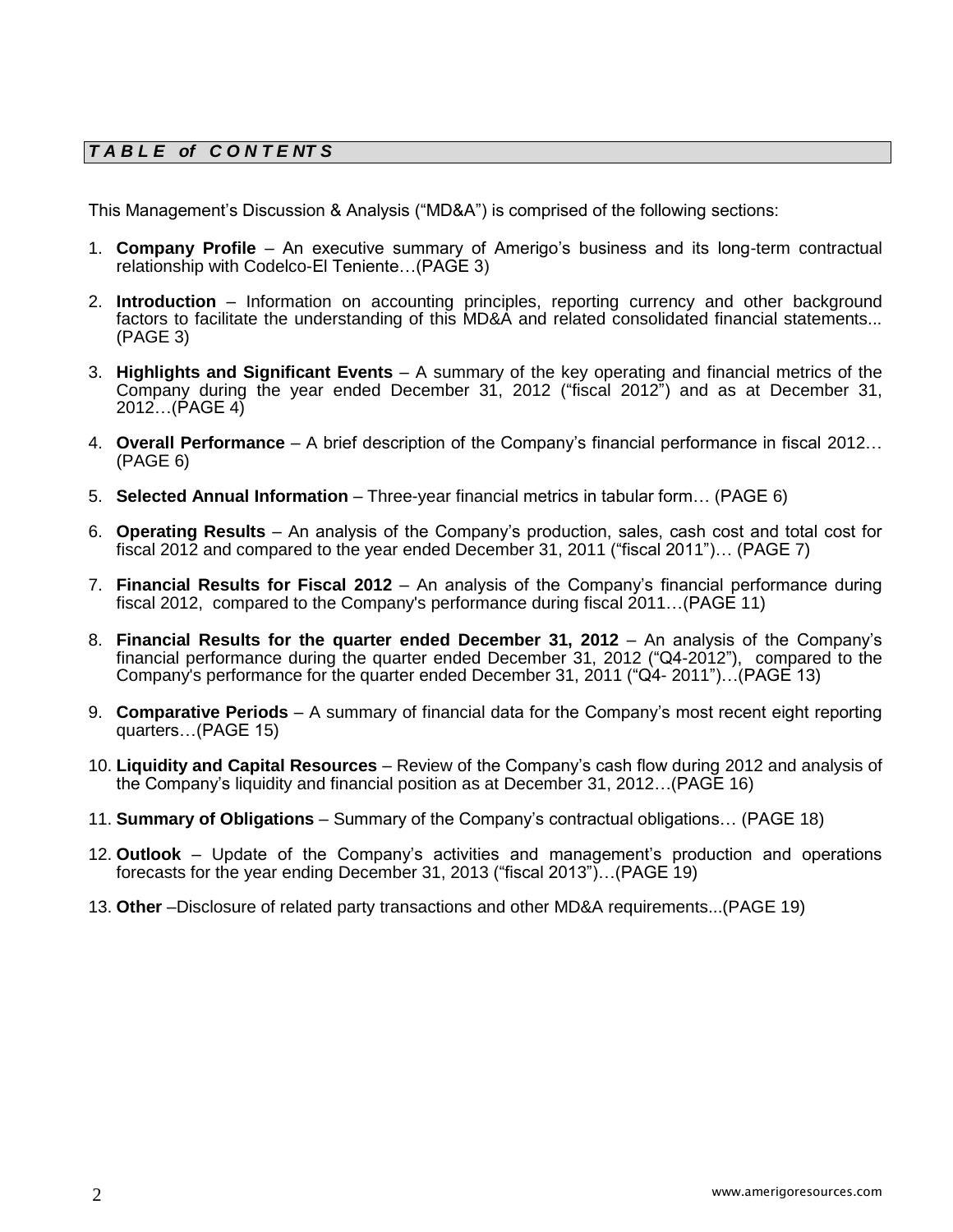# *ALL AMOUNTS ARE REPORTED IN U.S. DOLLARS, EXCEPT WHERE INDICATED OTHERWISE*

#### *COMPANY PROFILE*

Amerigo Resources Ltd. ("Amerigo") owns a 100% interest in Minera Valle Central S.A. ("MVC"), a Chilean copper and molybdenum producer that has a long-term contractual relationship with the El Teniente Division of Corporación Nacional del Cobre de Chile ("Codelco") to treat fresh and old tailings from Codelco's El Teniente mine, the largest underground copper mine in the world. El Teniente commenced operations in 1904 and has a remaining mine life that is estimated to run for decades. Since MVC was built in 1992, Codelco has almost doubled production from El Teniente, and Codelco's mine plans contemplate continued expansion of operations at El Teniente for the foreseeable future.

The fresh tailings are supplied from El Teniente's current production. The old tailings are recovered from Colihues, a tailings deposit located near MVC's plant that originally contained more than 200 million tonnes of material. The copper grade of the old tailings is approximately 2 to 3 times that of the fresh tailings.

MVC is also working to obtain the rights to process old tailings from additional El Teniente tailings deposits in the area, including Cauquenes, located near the MVC facilities. Management anticipates the feasibility study and basic engineering work for the Cauquenes project to be completed in Q2-2013 and, subject to the successful conclusion to negotiations with Codelco/El Teniente, a production decision made shortly thereafter. In the event MVC and Codelco/El Teniente are unable to reach a definitive agreement for the processing of tailings from Cauquenes, Codelco/El Teniente has agreed to reimburse permitting and engineering costs incurred by MVC for this stage of the project. The Cauquenes Environmental Impact Assessment study was filed with the Chilean authorities on January 7, 2013.

Amerigo's shares are listed for trading on the Toronto Stock Exchange ("TSX"), the OTCQX Stock Exchange in the United States and the Lima Stock Exchange in Peru.

#### *INTRODUCTION*

The following MD&A of the results of operations and financial position of Amerigo together with its subsidiaries (collectively, the "Company"), is prepared as of February 25, 2013, and should be read in conjunction with the Company's audited consolidated financial statements and related notes for the years ended December 31, 2012 and December 31, 2011.

The MD&A's objective is to help the reader understand the factors affecting the Company's current and future financial performance.

The Company's financial statements are reported under International Financial Reporting Standards ("IFRS") issued by the International Accounting Standards Board ("IASB").

Reference is made in this MD&A to various measures such as cash flow per share from operating activities, cash cost and total cost. Cash cost and total cost are terms that do not have a standardized meaning but are widely used in the mining industry as performance indicators.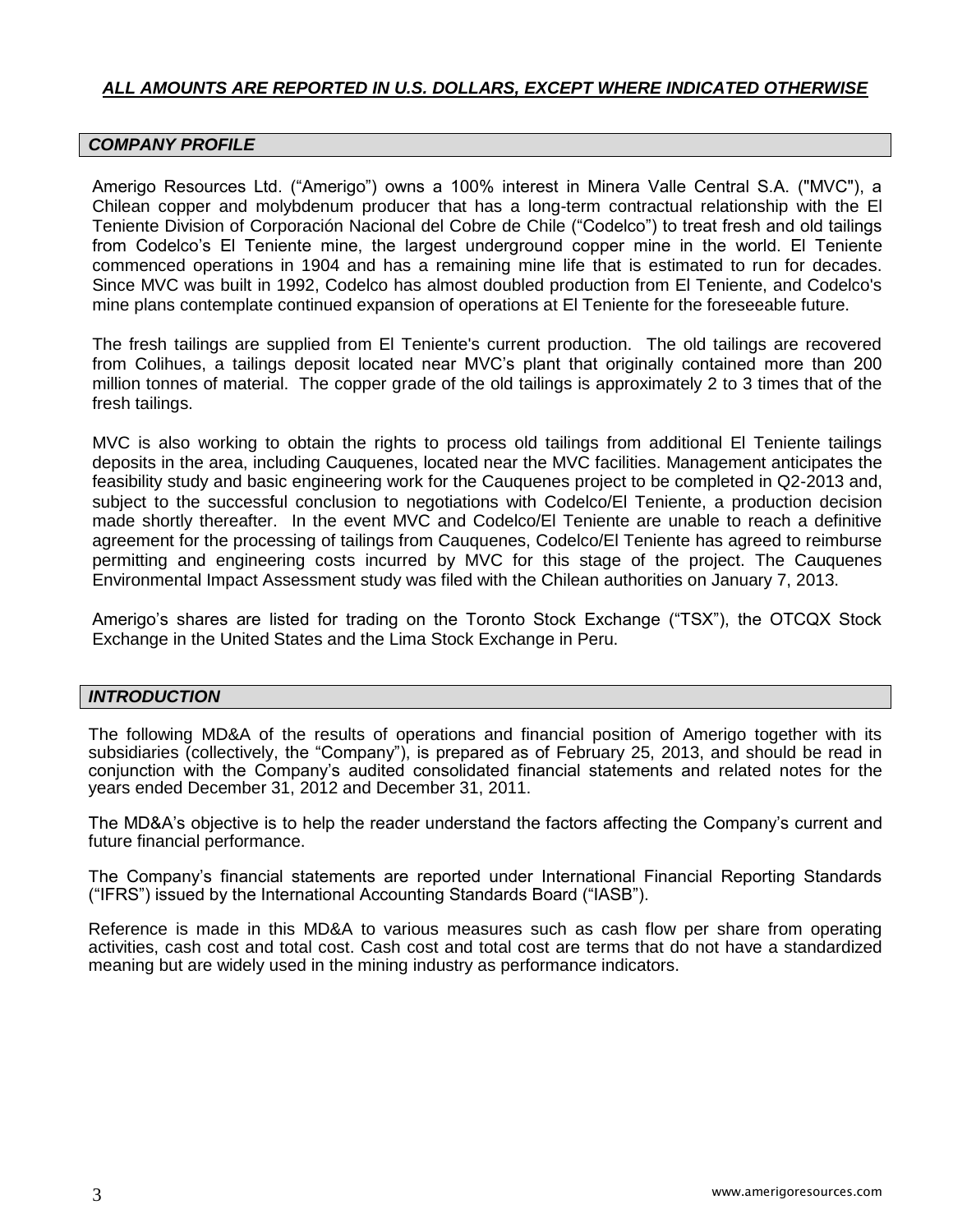# **Comparative Annual Overview**

|                                                   | <b>Years ended December 31,</b> |                |                |           |  |
|---------------------------------------------------|---------------------------------|----------------|----------------|-----------|--|
|                                                   | 2012                            | 2011           | Change         |           |  |
|                                                   |                                 |                |                | %         |  |
| Copper produced, million pounds                   | 51.7                            | 43.7           | 8.01           | 18%       |  |
| Copper sold, million pounds                       | 51.6                            | 43.4           | 8.2            | 19%       |  |
| Molybdenum produced, pounds                       | 1,057,717                       | 785,068        | 272,649        | 35%       |  |
| Molybdenum sold, pounds                           | 1,170,703                       | 693,410        | 477,293        | 69%       |  |
| Percentage of copper production from old tailings | 47%                             | 45%            |                | 2%        |  |
| Revenue (\$)                                      | 181,760,724                     | 166,073,816    | 15,686,908     | 9%        |  |
| Cost of sales $(3)$                               | 182,850,919                     | 156,296,713    | 26,554,206     | 17%       |  |
| El Teniente royalty costs (\$)                    | 43,873,612                      | 41,544,730     | 2,328,882      | 6%        |  |
| Gross (loss) profit (\$)                          | (1,090,195)                     | 9,777,103      | (10, 867, 298) | $(111\%)$ |  |
| Net (loss) profit $(\$)$                          | (8, 192, 396)                   | 8,700,518      | (16,892,914)   | (194%)    |  |
| Operating cash flow (\$)                          | 12,283,566                      | 20,046,088     | (7,762,522)    | (39%)     |  |
| Cash flow paid for plant expansion (\$)           | (23,707,654)                    | (21, 346, 199) | (2,361,455)    | 11%       |  |
| Cash and cash equivalents (\$)                    | 9,249,540                       | 20,819,467     | (11,569,927)   | (56%)     |  |
| Bank debt (\$)                                    | 1,482,624                       | 4,619,149      | (3, 136, 525)  | (68%)     |  |
| Average realized copper price per pound           | 3.58                            | 3.86           | (0.28)         | (7%)      |  |
| Cash cost per pound                               | 2.48                            | 2.40           | 0.08           | 3%        |  |
| Total cost per pound<br>1.                        | 3.64                            | 3.69           | (0.05)         | (1%)      |  |

<sup>1</sup> Includes El Teniente royalty costs

# **Financial results**

- Revenue was \$181,760,724 compared to \$166,073,816 in 2011. Revenues increased due to stronger copper and molybdenum production, despite lower average metal prices.
- Cost of sales was \$182,850,919, compared to \$156,296,713 in 2011, an increase of 17% driven by higher production levels and \$4,559,327 for bonus payments on the signing of a four-year union agreement with MVC workers.
- Gross loss was \$1,090,195, compared to gross profit of \$9,777,103 in 2011. The decrease in gross profit was driven by higher production costs and lower metal prices.
- Net loss was \$8,192,396 compared to a net profit of \$8,700,518 in 2011. In 2011 the Company recorded a gain in earnings of \$9,750,931 on the sale of available for sale financial assets.

# **Production**

- The Company produced 51.7 million pounds of copper, 18% higher than the 43.7 million pounds produced in 2011.
- Molybdenum production was 1,057,717 pounds, 35% higher than the 785,068 pounds produced in 2011.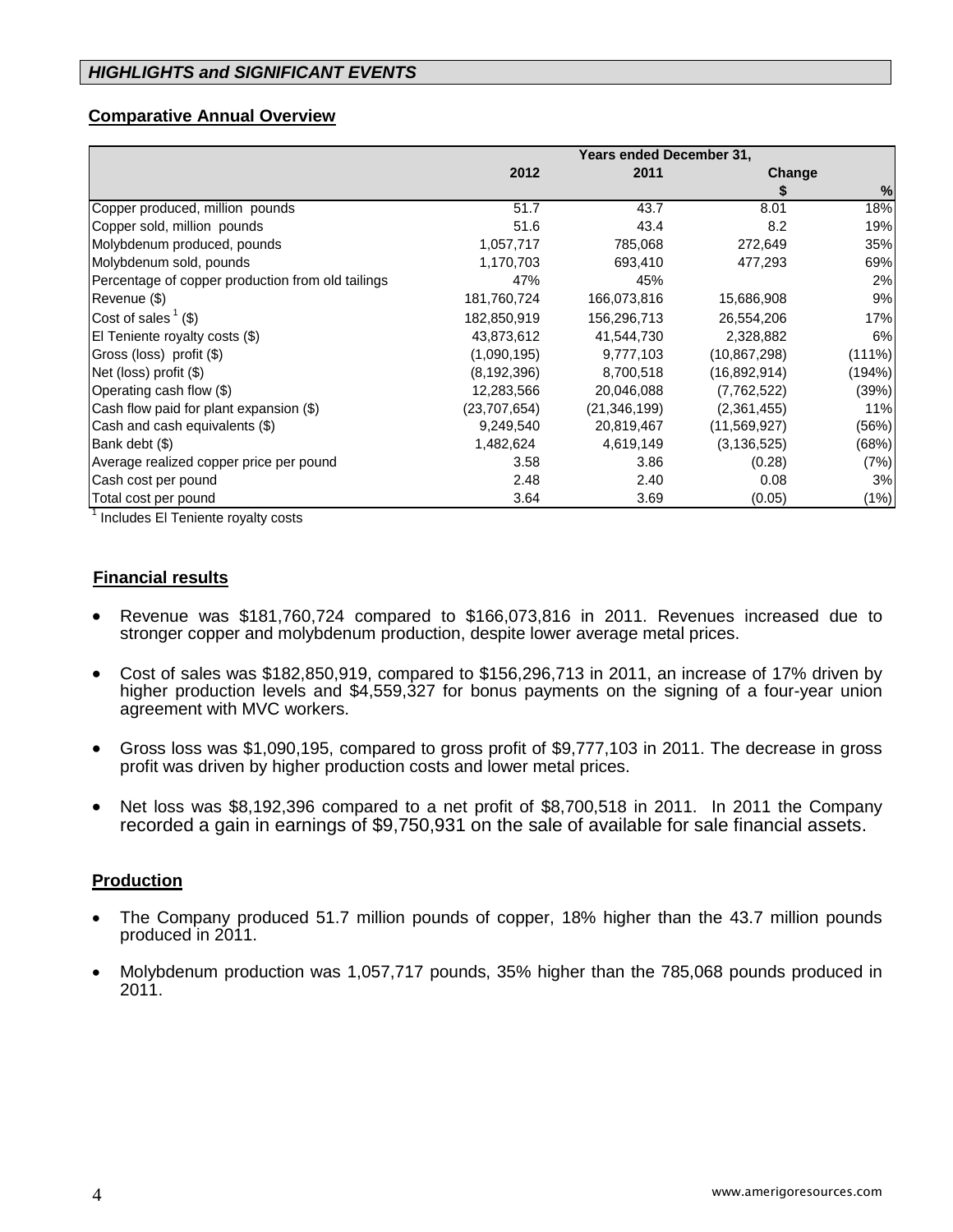# **Revenue**

 Revenue increased to \$181,760,724 compared to \$166,073,816 in 2011, due to higher production levels despite lower metal prices. The Company's copper selling price before smelting, refining and other charges was \$3.58/lb compared to \$3.86/lb in 2011, and the Company's molybdenum selling price was \$12.64/lb compared to \$16.16/lb in 2011. Copper and molybdenum sales volume increased 18% and 69% respectively in 2012.

## **Costs**

- Cash cost (the aggregate of smelting, refining and other charges, production costs net of molybdenum-related net benefits, administration and transportation costs) before El Teniente royalty was \$2.48/lb, compared to \$2.40/lb in 2011. Cash costs increased in 2012 mostly as a result of higher labour and Colihues processing costs.
- Total cost (the aggregate of cash cost, El Teniente royalty, depreciation and accretion) was \$3.64/lb compared to \$3.69/lb in 2011. The decrease in total cost was driven by lower El Teniente royalty unit costs.
- Power costs in 2012 were \$50,677,232 (\$0.1895/kwh) compared to \$45,365,873 (\$0.1903/kwh) in 2011.
- Total El Teniente royalties were \$43,873,612 in 2012, compared to \$41,544,730 in 2011, due to higher production.
- $\bullet$  In 2012 the Company recorded a \$4,559,327 (\$0.09/lb) expense for bonuses payable on the signing of a four-year union labour agreement with MVC workers. Signing bonuses are customary in Chile and in recent years the mining industry has paid historically high bonuses due to a shortage of skilled workers. Most of the cost of the signing bonuses was allocated to direct labour costs, with a smaller amount allocated to administration costs.

#### **Cash and Financing Activities**

 Cash balance was \$9,249,540 at December 31, 2012 compared to \$20,819,467 at December 31, 2011.

#### **Dividends**

 The Company declared two semi-annual dividends of Cdn\$0.02 per share in 2012, for total dividend payments of \$6,844,750, representing a yield of 7.02% based on the Company's December 31, 2012 closing share price on the TSX.

#### **Investments**

- Cash payments for capital expenditures ("Capex") were \$23,707,654 compared to \$21,346,199 in 2011. Capex payments have been funded from operating cash flow and cash at hand.
- Capex incurred in 2012 totaled \$22,162,429 (2011: \$26,226,646) and included project investments in anticipation of the Company obtaining the rights to process tailings from Cauquenes.
- The Company's investments in Candente Copper Corp. ("Candente Copper)", Candente Gold Corp. ("Candente Gold"), Cobriza Metals Corp. ("Cobriza") and Los Andes Copper Ltd. ("Los Andes") had aggregate fair values of \$4,149,388 at December 31, 2012 (December 31, 2011: \$8,722,744).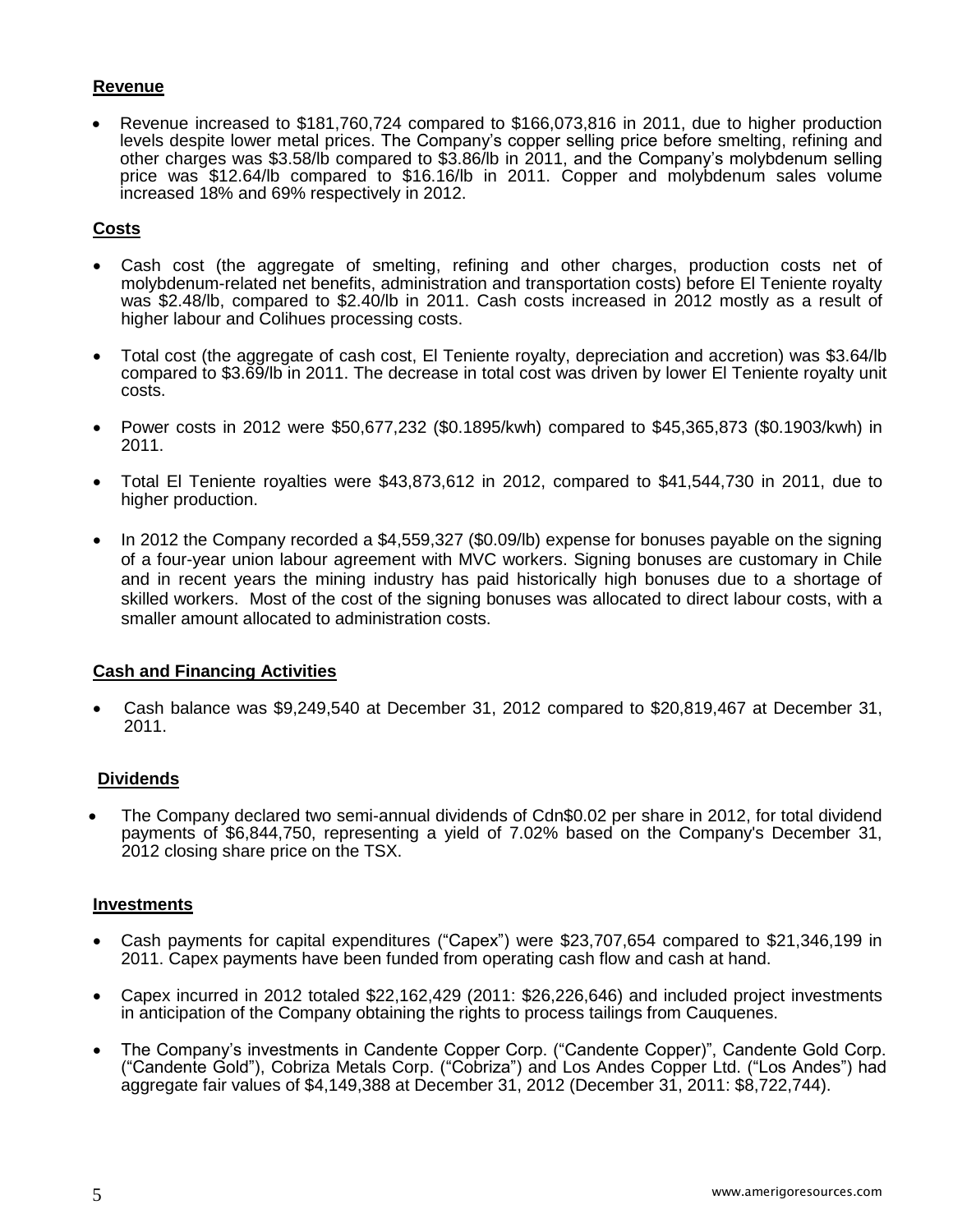# **Outlook**

- In 2013 production is expected to be between 45 and 50 million pounds of copper and one million pounds of molybdenum.
- Cash cost is projected to be reduced to between \$1.95/lb and \$2.15/lb in 2013, mainly as a result of the change in the remaining five years of the Company's power contract from a variable to a lower fixed rate.
- Excluding the Cauquenes project, 2013 Capex at MVC is estimated to be approximately \$7 million. Capex for Cauquenes engineering and permitting in 2013 is estimated to be up to \$1.9 million. The Company is in the process of finalizing an agreement with El Teniente for reimbursement of this amount in case the parties are unable to reach an agreement for the processing of the Cauquenes tailings.

# *OVERALL PERFORMANCE*

In 2012 the Company posted a net loss of \$8,192,396 compared to net profit of \$8,700,518 in 2011.

In 2012 the Company produced 51.7 million pounds of copper and 1,057,717 pounds of molybdenum, compared to 43.7 million pounds of copper and 785,068 pounds of molybdenum in 2011.

Revenue of \$181,760,724 (2011: \$166,073,816) was derived from the sale of 51.6 million pounds of copper and 1,170,703 pounds of molybdenum (2011: 43.7 million pounds of copper and 693,410 pounds of molybdenum).

The Company generated operating cash flow of \$12,283,566 (2011: \$20,046,088), excluding the effect of changes in non-cash working capital accounts. Including the effect of changes in non-cash working capital accounts, operating cash flow was \$22,724,841 (2011: \$14,050,484).

In 2012 the Company made net bank loan repayments of \$3,347,914 (2011: \$9,757,661).

At December 31, 2012, the Company had cash and cash equivalents of \$9,249,540 (2011: \$20,819,467) and a working capital deficiency of \$4,906,488 (2011: working capital of \$13,620,223).

# *SELECTED ANNUAL FINANCIAL INFORMATION*

The following information has been extracted from the Company's audited financial statements for the years ended December 31, 2012, 2011 and 2010.

|                                   | Year ended<br>December 31,<br>2012 | Year ended<br>December 31,<br>2011 | Year ended<br>December 31,<br>2010 |
|-----------------------------------|------------------------------------|------------------------------------|------------------------------------|
| Total revenue                     | \$181,760,724                      | \$166,073,816                      | \$152, 120, 143                    |
| Net (loss) profit                 | (8, 192, 396)                      | 8,700,518                          | 13,104,660                         |
| Loss (earnings) per share         | (0.05)                             | 0.05                               | 0.08                               |
| Diluted loss (earnings) per share | (0.05)                             | 0.05                               | 0.08                               |
| Cash dividends paid               | 6,844,750                          | 6,850,264                          |                                    |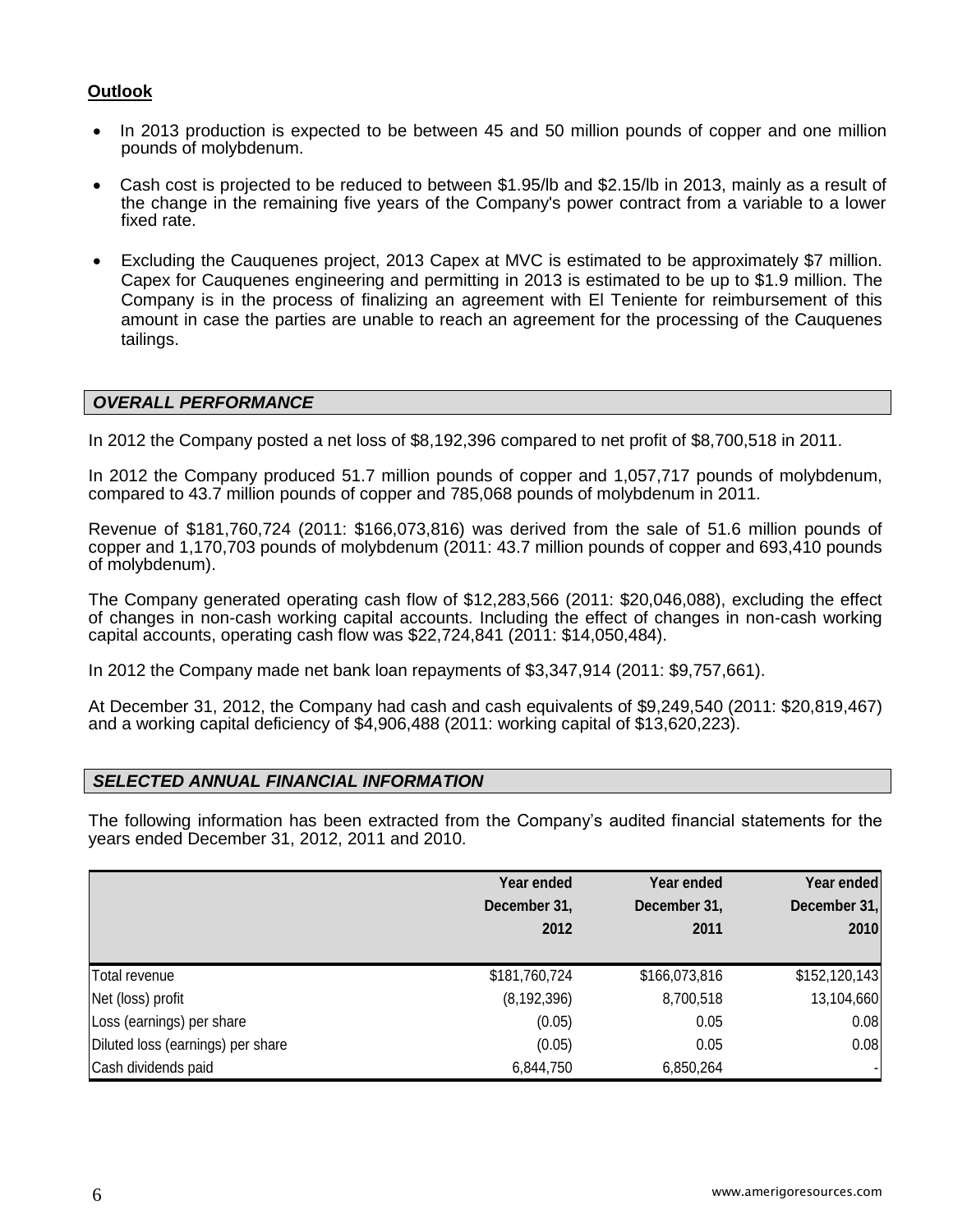|                                          | At December 31, | At December 31, | At December 31, |
|------------------------------------------|-----------------|-----------------|-----------------|
|                                          | 2012            | 2011            | 2010            |
| <b>ITotal assets</b>                     | \$205,386,081   | \$205,329,619   | \$234,673,054   |
| Total long-term liabilities <sup>1</sup> | 32,537,732      | 30,317,350      | 36,505,636      |

<sup>1</sup> Long term liabilities at December 31, 2012 were comprised of: bank loans: \$nil (2011: \$764,598, 2010: \$2,996,819); Enami loan (\$nil in 2012 and 2011 and \$1,887,155 in 2010), severance provisions: \$4,300,283 (2011: \$2,538,590, 2010: \$1,462,006); asset retirement obligation: \$6,926,150 (2011: \$6,841,707, 2010: \$7,168,372); deferred income tax: \$16,026,063 (2011: \$15,031,235, 2010: \$17,530,894) and royalties to related parties of \$5,285,236 (2011: \$5,141,220, 2010: \$5,460,390).

#### *OPERATING RESULTS*

MVC set new copper and molybdenum production records in 2012. The Company produced 51.7 million pounds of copper, 11% higher than the prior production record set in 2010. Molybdenum production at 1,057,717 pounds was 35% higher than the prior production record set in 2011.

The Company was once again challenged by high production costs, most notably power which represented 44% of MVC's production costs. In addition, MVC paid and expensed bonuses totaling \$4,559,327 to MVC workers on the signing of a four-year collective labour agreement.

The Company's contract with its power provider changed on January 1, 2013 from a variable to a fixed rate. This change is expected to contribute towards net savings over 2012 levels of approximately \$0.40/lb, and to significantly improve MVC's operating results.

The Company's operating and financial performance in 2012 was negatively impacted by historically high production costs and lower realized metal prices. Although the Company generated cash flow from operations of \$12,283,566 during the year, it incurred a net loss of \$8,192,396.

|                                   | 2012       | 2011       |
|-----------------------------------|------------|------------|
| <b>FRESH TAILINGS EL TENIENTE</b> |            |            |
| Tonnes processed                  | 44,997,096 | 45,261,856 |
| Copper grade (%)                  | 0.126%     | 0.121%     |
| Copper recovery                   | 22.3%      | 20.0%      |
| Copper produced (lbs)             | 27,847,437 | 24,093,917 |
| <b>OLD TAILINGS COLIHUES</b>      |            |            |
| Tonnes processed                  | 11,111,702 | 8,914,872  |
| Copper grade (%)                  | 0.283%     | 0.290%     |
| Copper recovery                   | 34.4%      | 34.3%      |
| Copper produced (lbs)             | 23,861,616 | 19,578,679 |
| <b>COPPER</b>                     |            |            |
| Total copper produced (lbs)       | 51,709,053 | 43,672,596 |
| Total copper sold (lbs)           | 51,578,055 | 43,417,345 |
| <b>MOLYBDENUM</b>                 |            |            |
| Total molybdenum produced (lbs)   | 1,057,717  | 785,068    |
| Total molybdenum sold (lbs)       | 1,170,703  | 693,410    |

#### **Production**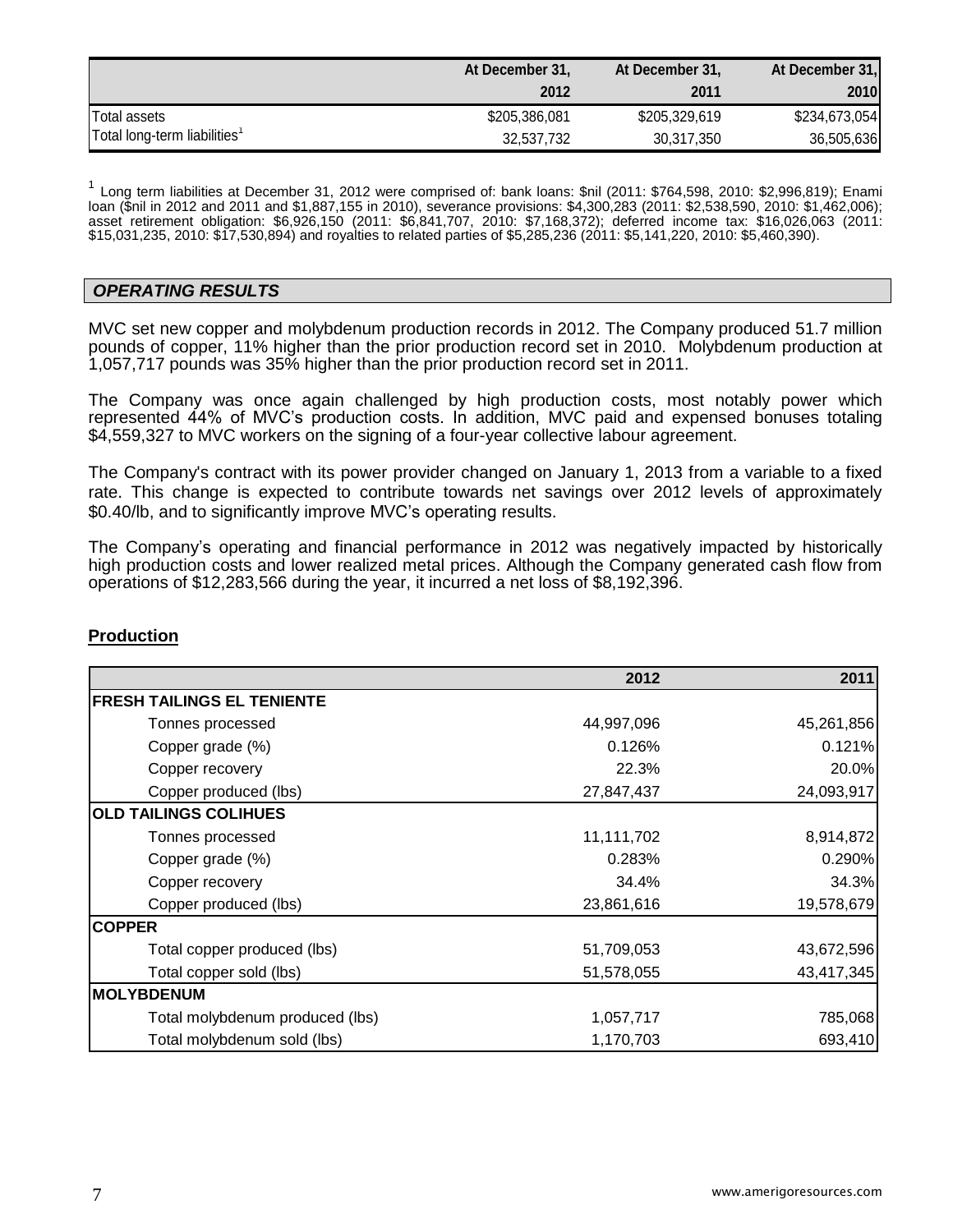# **Revenue**

|                                                            | 2012                 | 2011        |
|------------------------------------------------------------|----------------------|-------------|
| Average LME copper price per pound                         | $3.61$ \$            | 4.00        |
| Average Platt's molybdenum dealer oxide price per pound 1  | $12.76$ \$           | 15.34       |
| Total copper net sales during the year                     | \$<br>170,406,790 \$ | 157,249,568 |
| Total molybdenum net sales during the year                 | 11,353,934           | 8,824,248   |
| Total revenue during period                                | 181,760,724 \$       | 166,073,816 |
| Company's recorded copper price per pound 4                | $3.58$ \$            | 3.86        |
| Company's recorded molybdenum price per pound <sup>5</sup> | $12.64$ \$           | 16.16       |

Basis price for the Company's molybdenum sales.

2 After smelting, refining and other charges, excluding settlement adjustments to prior periods' sales.

3 After roasting charges, excluding settlement adjustments to prior periods' sales.

Copper recorded price for the period before smelting and refining charges and settlement adjustments to prior periods' sales.

<sup>5</sup> Molybdenum recorded price for the period before roasting charges and settlement adjustments to prior periods' sales.

Revenue in 2012 was \$181,760,724, compared to \$166,073,816 in 2011, including copper revenue of \$170,406,790 (2011: \$157,249,568) and molybdenum revenue of \$11,353,934 (2011: \$8,824,248). Copper and molybdenum revenues are net of smelting, refining and roasting charges.

Copper produced by the Company is sold under a sales agreement with Chile's Empresa Nacional de Minería ("Enami") that establishes a delivery schedule of monthly sales quotas. For the 2012 quotas the arrangements between the Company and Enami set the Company's copper sale price at the average market price for the preceding month ("M-1"). Accordingly, provided monthly quotas were met, all copper delivered by the Company to Enami in one month was sold at market prices prevailing in the preceding month.

From time to time the Company may enter into short term modifications to the legal structure of the royalty arrangements with El Teniente. The Company's view is that these arrangements do not change the nature of the underlying Royalty arrangement.

Average LME copper prices for 2012 were \$3.61/lb compared to \$4.00/lb in 2011, and the Company's realized copper sales price was \$3.58/lb, compared to \$3.86/lb in 2011. The difference between the average LME copper price and the Company's realized sales price originated from the pricing terms that applied to the Company's sales in the year. In 2012, pricing terms were predominantly M-1 and to a lesser extent, M+1.

Molybdenum prices also decreased during the course of 2012. The Platt's published molybdenum dealer oxide price for December 2012 was \$11.35/lb, compared to \$13.41/lb in December 2011.

During Q4-2011 and Q1-2012, MVC sold a portion of its copper production to Codelco-El Teniente under the same terms and conditions of the 2011 Enami contract, which was based on M+1. During Q4-2012, MVC sold a portion of its copper production to Codelco-El Teniente under the same terms and conditions of the 2012 Enami contract.

Molybdenum revenues were \$11,353,934, 29% higher than \$8,824,248 in 2011, due to a substantial increase in molybdenum production in 2012.

Molybdenum produced by the Company is predominantly sold under a sales agreement with Chile's Molibdenos y Metales S.A. ("Molymet"), which in 2012 provided that the sale price was the average market price for the third month after delivery ("M+3").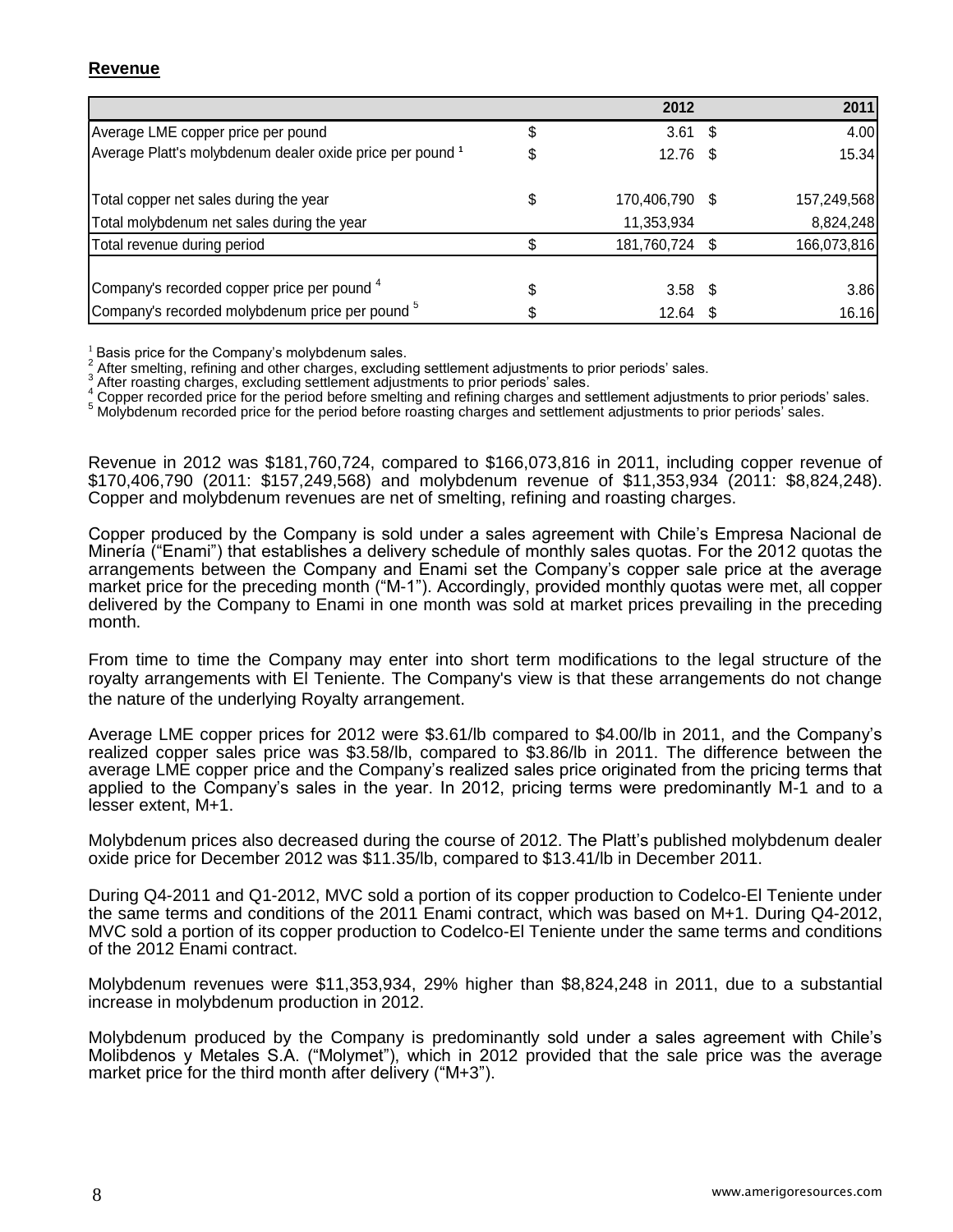# **Cash Cost and Total Cost**

Cash cost and total cost are non-GAAP measures prepared on a basis consistent with the industry standard Brook Hunt definitions. Cash cost is the aggregate of copper and molybdenum production costs, smelting and refining charges, administration and transportation costs, minus molybdenum byproduct credits. Total cost is the aggregate of cash cost, El Teniente royalty, depreciation and amortization.

A reconciliation of cost of sales to cash cost and total cost in fiscal 2012 and 2011 is presented below:

|                               | Fiscal 2012          | <b>Fiscal 2011</b> |
|-------------------------------|----------------------|--------------------|
| Cost of sales                 | \$<br>182,850,919 \$ | 156,296,713        |
| Add:                          |                      |                    |
| Smelting and refining charges | 16,669,816           | 13,792,541         |
| Deduct:                       |                      |                    |
| Molybdenum by-product credits | (11, 353, 934)       | (8,824,248)        |
| <b>Total cost</b>             | \$<br>188,166,801 \$ | 161,265,006        |
| <b>I</b> Deduct:              |                      |                    |
| El Teniente royalties         | (43,873,612)         | (41, 544, 730)     |
| Depreciation and amortization | (16,055,282)         | (14,820,614)       |
| Cash cost                     | \$<br>128,237,907 \$ | 104,899,662        |
| Pounds of copper produced     | 51.7M                | 43.7M              |
| Cash cost (\$/lb)             | 2.48                 | 2.40               |
| Total cost (\$/lb)            | 3.64                 | 3.69               |

The Company's trailing annual and quarterly cash costs (\$/lb of copper produced) were:

|                           | <b>FISCAL</b> | Q4-2012 | Q3-2012 | Q2-2012 | Q1-2012 |
|---------------------------|---------------|---------|---------|---------|---------|
|                           | 2012          |         |         |         |         |
| Power costs               | 0.98          | 0.97    | 0.90    | 1.09    | 0.96    |
| Grinding media            | 0.25          | 0.25    | 0.25    | 0.27    | 0.25    |
| Other direct costs $1, 2$ | 1.01          | 1.03    | 1.22    | 0.79    | 0.97    |
| By-product credits        | (0.22)        | (0.17)  | (0.22)  | (0.24)  | (0.25)  |
| Smelting & refining       | 0.32          | 0.33    | 0.33    | 0.31    | 0.32    |
| Administration            | 0.11          | 0.11    | 0.12    | 0.11    | 0.08    |
| Transportation            | 0.03          | 0.04    | 0.04    | 0.04    | 0.02    |
| Cash Cost                 | \$2.48        | \$2.56  | \$2.64  | \$2.37  | \$2.35  |

|                     | <b>FISCAL</b> | Q4-2011 | Q3-2011 | Q2-2011 | Q1-2011 |
|---------------------|---------------|---------|---------|---------|---------|
|                     | 2011          |         |         |         |         |
| Power costs         | 1.04          | 1.01    | 0.96    | 1.15    | 1.04    |
| Grinding media      | 0.25          | 0.27    | 0.23    | 0.22    | 0.27    |
| Other direct costs  | 0.87          | 0.97    | 0.91    | 0.71    | 0.87    |
| By-product credits  | (0.20)        | (0.13)  | (0.16)  | (0.27)  | (0.27)  |
| Smelting & refining | 0.32          | 0.32    | 0.32    | 0.31    | 0.31    |
| Administration      | 0.09          | 0.11    | 0.09    | 0.10    | 0.08    |
| Transportation      | 0.03          | 0.04    | 0.04    | 0.04    | 0.03    |
| Cash Cost           | \$2.40        | \$2.59  | \$2.39  | \$2.26  | \$2.33  |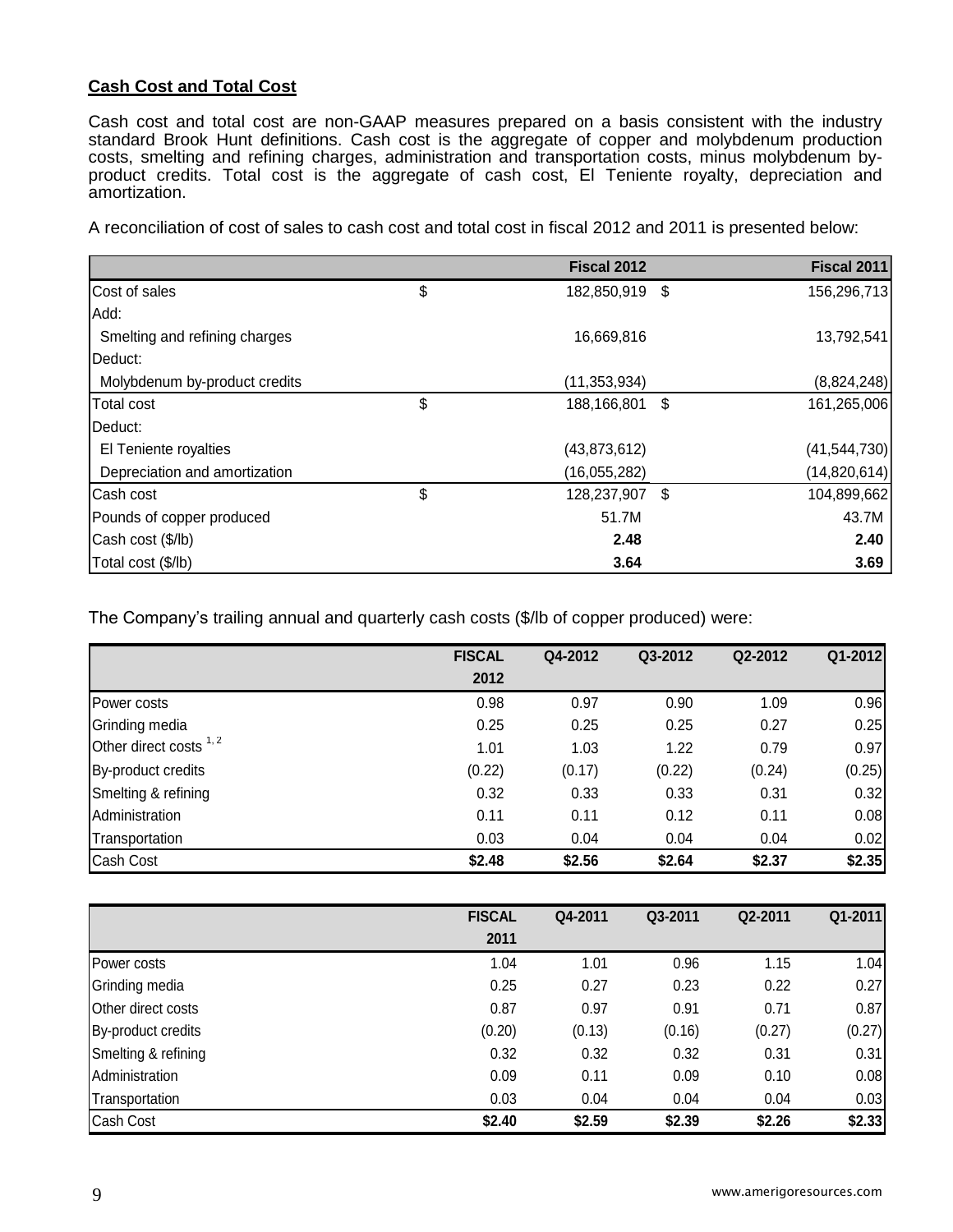$1$  In Q3-2012, a \$0.36/lb cost for the payment of bonuses to MVC workers on the signing of a four-year labour agreement was allocated mostly to other direct costs and to a lesser extent to administration costs. Normalized cash cost in Q3-2012 excluding the signing bonuses was \$2.28/lb.

 $2$  In Q2-2012, the Company recorded a \$0.09/lb cost associated with an increase in MVC's severance provisions following the incorporation of a rigorous actuarial model for the calculation of these accruals. This cost does not represent a cash outlay.

Cash cost in 2012 was \$0.08/lb higher than in 2011, almost directly correlated to a \$0.09/lb labour cost associated with the MVC labour signing bonuses. Major components of cash cost include power and grinding media costs, other direct costs (including direct labour costs), smelting/refining costs and molybdenum by-product credits.

Power is MVC's most significant cost, and was \$0.1895/kWh in 2012, compared to \$0.1903/kWh in 2011. MVC operated its generators during 2012 when the grid price exceeded their operating costs. At \$0.98/lb power costs decreased \$0.06/lb from 2011, but remained at historically high levels.

Unit grinding media costs were \$0.25/lb both in 2012 and 2011.

Other direct costs of \$1.01/lb (2011: \$0.87/lb) included direct labour costs of \$0.24/lb (2011: \$0.17/lb), including the cost of the signing bonuses referred to above. Other direct costs (excluding labour) increased \$0.07/lb in 2012, most notably for increases in Colihues processing costs and inventory adjustments.

Molybdenum by-product credits of \$0.22/lb increased from \$0.20/lb in 2011 as a result of a significant increase in molybdenum production, but offset by lower molybdenum prices.

|                            | <b>FISCAL</b> | Q4-2012 | Q3-2012 | Q2-2012 | Q1-2012 |
|----------------------------|---------------|---------|---------|---------|---------|
|                            | 2012          |         |         |         |         |
| Cash cost                  | 2.48          | 2.56    | 2.64    | 2.37    | 2.35    |
| <b>El Teniente royalty</b> | 0.85          | 0.92    | 0.80    | 0.83    | 0.84    |
| Amortization/depreciation  | 0.31          | 0.30    | 0.32    | 0.33    | 0.29    |
| <b>Total Cost</b>          | \$3.64        | \$3.78  | \$3.76  | \$3.53  | \$3.48  |
|                            |               |         |         |         |         |

The Company's trailing annual and quarterly total costs (\$/lb of copper produced) were:

|                            | <b>FISCAL</b> | Q4-2011 | Q3-2011 | Q2-2011 | Q1-2011 |
|----------------------------|---------------|---------|---------|---------|---------|
|                            | 2011          |         |         |         |         |
| Cash cost                  | 2.40          | 2.59    | 2.39    | 2.26    | 2.33    |
| <b>El Teniente royalty</b> | 0.95          | 0.81    | 0.98    | 1.11    | 0.96    |
| Amortization/depreciation  | 0.34          | 0.37    | 0.32    | 0.36    | 0.29    |
| <b>Total Cost</b>          | \$3.69        | \$3.77  | \$3.69  | \$3.73  | \$3.58  |

Total cost was \$3.64/lb, compared to \$3.69/lb in 2011. The most significant impact on total cost resulted from a \$0.10/lb decrease in El Teniente royalty and a \$0.08/lb increase in cash cost.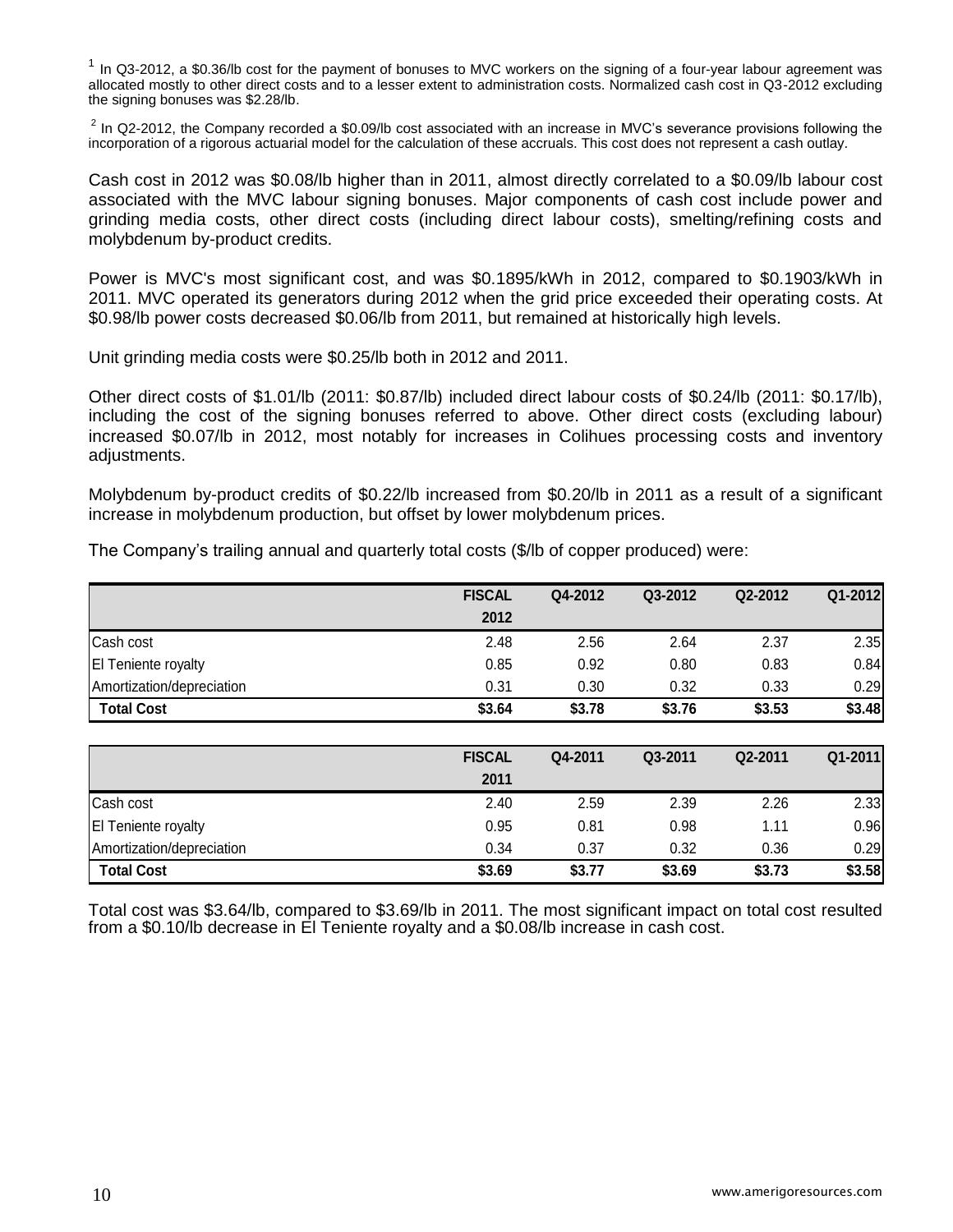# *FINANCIAL RESULTS – FISCAL 2012*

The Company posted a net loss of \$8,192,396 (\$0.05 basic and diluted loss per share), compared to net profit of \$8,700,518 in 2011 (\$0.05 basic and diluted earnings). Gross loss was \$1,090,195 compared to gross profit of \$9,777,103 in 2011.

#### **Revenue**

Revenue in 2012 was \$181,760,724, compared to \$166,073,816 in 2011.

# **Production Costs**

|                               | <b>FISCAL 2012</b> | <b>FISCAL 2011</b> |
|-------------------------------|--------------------|--------------------|
| Direct production costs       |                    |                    |
| Power costs                   | \$<br>50,677,232   | \$<br>45,365,873   |
| Grinding media                | 13,121,995         | 10,808,291         |
| Labour costs                  | 12,329,333         | 7,348,326          |
| Other direct production costs | 39,678,133         | 30,655,539         |
|                               | 115,806,693        | 94,178,029         |
| <b>El Teniente royalty</b>    | 43,873,612         | 41,544,730         |
| Depreciation and amortization | 16,055,282         | 14,820,614         |
| Administration                | 5,394,777          | 4,180,408          |
| Transportation                | 1,720,555          | 1,572,932          |
| Cost of sales                 | \$<br>182,850,919  | \$<br>156,296,713  |

Direct production costs were \$115,806,693 in 2012, compared to \$94,178,029 in 2011, an increase of 23%, in the context of copper and molybdenum production increases of 18% and 35%, respectively in 2012.

Power costs increased by \$5,311,359 compared to 2011, mainly due to higher production levels and net of the \$2,412,611 positive contribution from the operation of the Company's power generators (2011: \$660,116).

Grinding media costs were 21% higher than in 2011, greater than the 18% increase in copper production due to an increase in the hardness of the material milled in 2012.

Direct labour costs were \$12,329,333 in 2012 compared to \$7,348,326 in 2011, an increase of \$4,981,002. Most of the increase was attributable to the \$4,559,327 cost of MVC labour signing bonuses, which are customary in Chile and have been increasing in the mining industry in recent years due to a shortage of skilled workers. Labour costs also included \$985,902 incurred in Q2-2012 in connection with estimate revisions to MVC severance provisions.

Other direct production costs increased by \$9,022,594 in 2012 to \$39,678,133 (2011: \$30,655,539). The most relevant other direct production costs are summarized in the following table: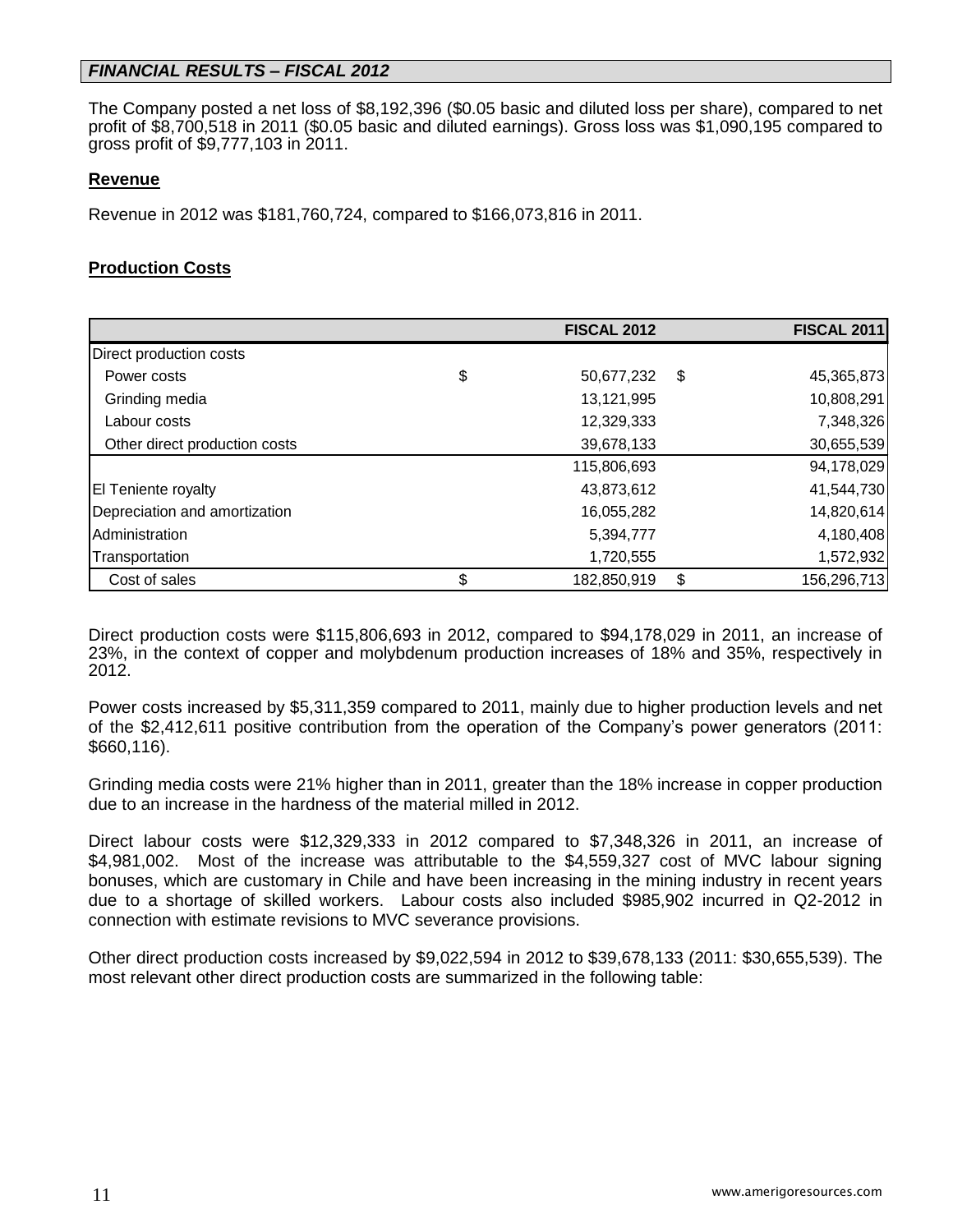|                                                   | <b>FISCAL 2012</b> | <b>FISCAL 2011</b> |
|---------------------------------------------------|--------------------|--------------------|
| Other direct production costs                     |                    |                    |
| Colihues extraction                               | \$<br>11,912,879   | \$<br>8,311,065    |
| Maintenance, excluding labour                     | 8,440,718          | 9,122,669          |
| Molybdenum production costs, excluding labour     | 5,961,251          | 5,286,776          |
| Industrial water                                  | 2,781,047          | 1,307,009          |
| Copper reagents                                   | 2,510,468          | 2,224,531          |
| Subcontractors, support services, etc.            | 2,276,842          | 3,362,918          |
| Fuel and all other direct copper production costs | 2,194,740          | 1,614,636          |
| Lime                                              | 1,386,891          | 956,620            |
| Process control                                   | 1,386,075          | 661,817            |
| Inventory adjustments                             | 827,222            | (2, 192, 502)      |
|                                                   | \$<br>39,678,133   | \$<br>30,655,539   |

The major increases in other direct productions costs were for Colihues extraction (\$3,601,814) and inventory adjustments to cost of sales (\$3,019,724).

The El Teniente royalty was \$43,873,612, 6% higher than in 2011, due to higher production levels. Copper royalty costs on fresh tailings are calculated using the LME average price for copper for the month of delivery of the tailings, and invoiced by El Teniente in Chilean Pesos ("CLP") using the higher of either the "Dolar Acuerdo" or the "Dolar Observado" exchange rates. The effect of using the higher Dolar Acuerdo rates in 2012 resulted in \$5,235,654 in increased royalty costs. From time to time the Company may enter into short term modifications to the legal structure of the royalty arrangements with El Teniente. The Company's view is that these arrangements do not change the nature of the underlying royalty arrangement.

Depreciation and amortization cost increased to \$16,055,282 (2011: \$14,820,614), resulting from additions to MVC's asset base.

Administration expenses were \$5,394,777 compared to \$4,180,408 in 2011, due to higher labour costs which included a component of the bonus payments to MVC workers on the signing of the four year labour agreement. Other administrative expenses such as professional fees, consulting and certification fees decreased compared to 2011.

Transportation costs were \$1,720,555 compared to \$1,572,932 in 2011, driven by higher sales volume.

# **Other expenses**

Other expenses are costs not related to MVC's production operations, and totaled \$3,750,961 compared to \$6,891,870 in 2011. Other expenses include general and administration expenses of \$4,847,169 (2011: \$6,964,749) and other gains of \$1,096,208 (2011: \$72,879).

General and administration expenses in 2012 were comprised of salaries, management and professional fees of \$2,104,709 (2011: \$1,997,340), office and general expenses of \$1,311,515 (2011: \$1,217,870), royalties to related parties of \$1,073,839 (2011: \$437,623), share-based payments of \$1,039,851 (2011: \$1,763,165) and a bad debt recovery of \$682,745 (2011: bad debt expense of \$1,548,751). The cost of royalties to related parties includes actual royalty dividends to related parties (2012: \$840,415; 2011: \$731,585) and changes in fair value, as the royalty is a derivative financial instrument (2012: \$233,424: 2011: (\$293,962)).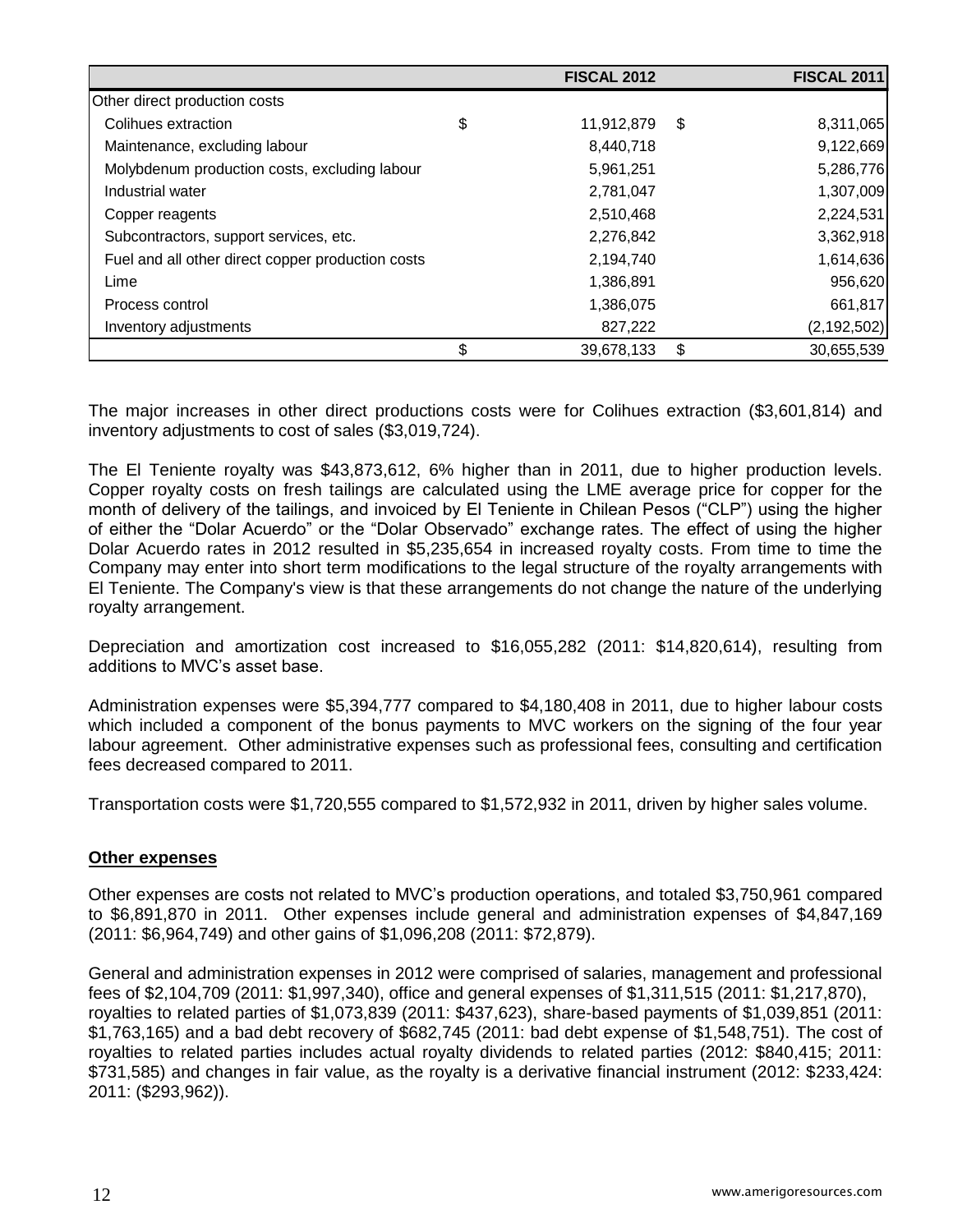Other gains are comprised of a foreign exchange gain of \$414,253(2011: loss of \$684,792) and interest income and other gains of \$681,955 (2011: \$757,671). Foreign exchange gains or losses are recognized mostly in MVC and are due to fluctuations in the exchange rate of the Chilean peso (MVC's functional currency) to the US dollar, as MVC has monetary assets and/or liabilities denominated in US dollars.

The Company sold 5,000,000 Candente Copper shares in 2011 for cash proceeds of \$10,405,571. In connection with this sale, the Company recorded a gain in earnings of \$9,750,931 on the sale of available for sale financial assets.

#### **Finance expense**

The Company recorded a finance expense of \$1,056,030 (2011: \$1,307,233) including interest charges of \$869,171 (2011: \$861,156), asset retirement obligation accretion cost of \$333,785 (2011: \$446,077) and changes in fair value of an interest rate swap of (\$146,926) (2011: \$200,657).

### **Taxes**

Income tax expense was \$2,295,210 in 2012 (2011: \$2,628,413), including \$1,714,511 (2011: \$1,871,101) in respect of changes to deferred income tax liabilities, mostly in MVC. Deferred income tax results mostly from the differences between the financial and tax carrying value of MVC's plant and equipment, calculated using Chile's corporate tax rate of 20% (2011: 17%). Deferred tax liabilities do not represent income tax due in Chile on a current basis.

In respect of current income tax, in 2012 the Company booked a tax expense of \$580,699 (2011: tax expense of \$757,312).

Current income tax in 2012 includes a tax expense of \$157,384 for a Chilean mining royalty tax ("IEAM") applicable to the years 2006 to 2012. When the IEAM was instituted in Chile in 2006, MVC obtained a legal opinion stating that the IEAM did not apply to MVC's operations, as they are not extraction operations. After the Chilean Internal Revenue Service issued an assessment to MVC in 2007 for payment of the IEAM, MVC engaged legal counsel to defend the matter on a success fee basis. During Q4-2012 the Chilean Supreme Court ruled that MVC was liable for the IEAM.

# *F I N A N C I A L R E S U L T S – QUARTER ENDED DECEMBER 31, 2012*

In Q4-2012 the Company produced 6,151 tonnes of copper (Q4-2011: 5,842 tonnes) and 290,705 lbs of molybdenum (Q4-2011: 195,729 lbs), 6% and 49% increases, respectively over Q4-2011 levels.

The Company posted a net loss of \$5,311,469 (basic and diluted loss of \$0.03 per share), compared to a net loss of \$3,645,151 (basic and diluted loss of \$0.02 per share) in Q4-2011.

#### **Revenue**

Revenue during Q4-2012 was \$47,016,955 compared to \$40,304,934 in Q4-2011. Revenue increased due to higher production levels and higher copper prices in Q4-2012.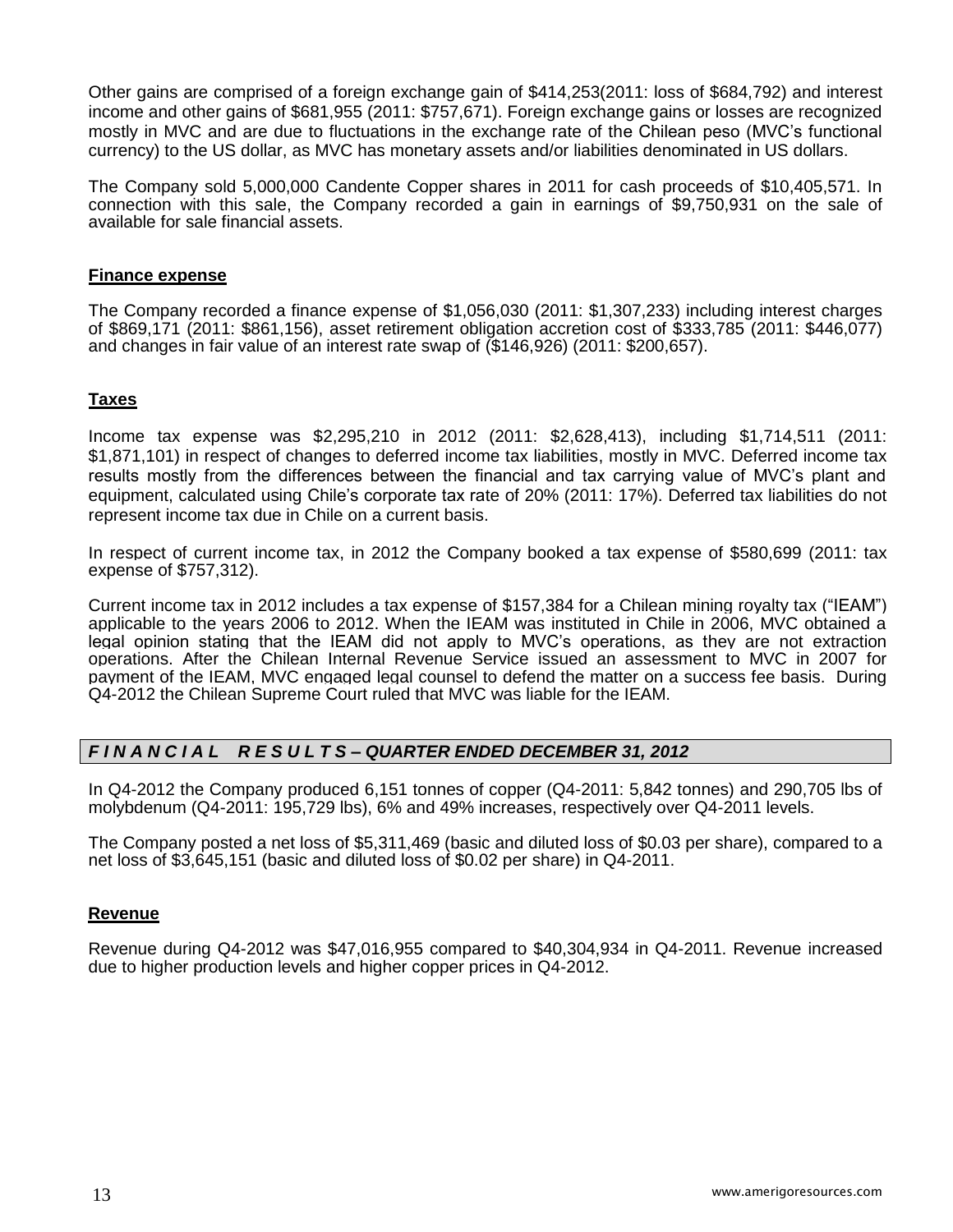# **Production Costs**

|                               | Q4-2012          | Q4-2011          |
|-------------------------------|------------------|------------------|
| Direct production costs       |                  |                  |
| Power costs                   | \$<br>13,216,386 | \$<br>12,272,096 |
| Grinding media costs          | 3,394,830        | 3,242,737        |
| Labour                        | 2,404,747        | 1,658,673        |
| Other direct production costs | 11,617,262       | 10,094,412       |
|                               | 30,633,225       | 27,267,918       |
| El Teniente royalty           | 12,421,384       | 9,735,126        |
| Depreciation and amortization | 4,069,390        | 4,502,658        |
| Administration                | 1,499,949        | 1,307,638        |
| Transportation                | 482,874          | 450,428          |
|                               | \$<br>49,106,822 | \$<br>43,263,768 |

Direct production costs of \$30,633,225 were 12% higher than \$27,267,918 in Q4-2011, mostly attributed to increases in other production costs and power costs.

The El Teniente royalty was \$12,421,384, compared to \$9,735,126 in Q4-2011, due to higher production and copper prices in Q4-2012.

Depreciation and amortization cost was \$4,069,390 compared to \$4,502,658 in Q4-2011.

Administration expenses were \$1,499,949 (Q4-2011: \$1,307,638) and transportation costs were \$482,874 (Q4-2011: \$450,428).

# **Cash Cost and Total Cost**

Cash cost in Q4-2012 was \$2.56/lb compared to \$2.59/lb in Q4-2011:

|                     | Q4-2012 | Q4-2011 |
|---------------------|---------|---------|
| Power costs         | 0.97    | 1.01    |
| Grinding media      | 0.25    | 0.27    |
| Other direct costs  | 1.03    | 0.97    |
| By-product credits  | (0.17)  | (0.13)  |
| Smelting & refining | 0.33    | 0.32    |
| Administration      | 0.11    | 0.11    |
| Transportation      | 0.04    | 0.04    |
| <b>Cash Cost</b>    | \$2.56  | \$2.59  |

The decrease of \$0.03/lb in cash cost between the comparative quarters resulted mainly from an increase in production levels in Q4-2012 which reduces costs on a unit basis, with the exception of other direct costs which were affected by higher maintenance and Colihues extraction costs.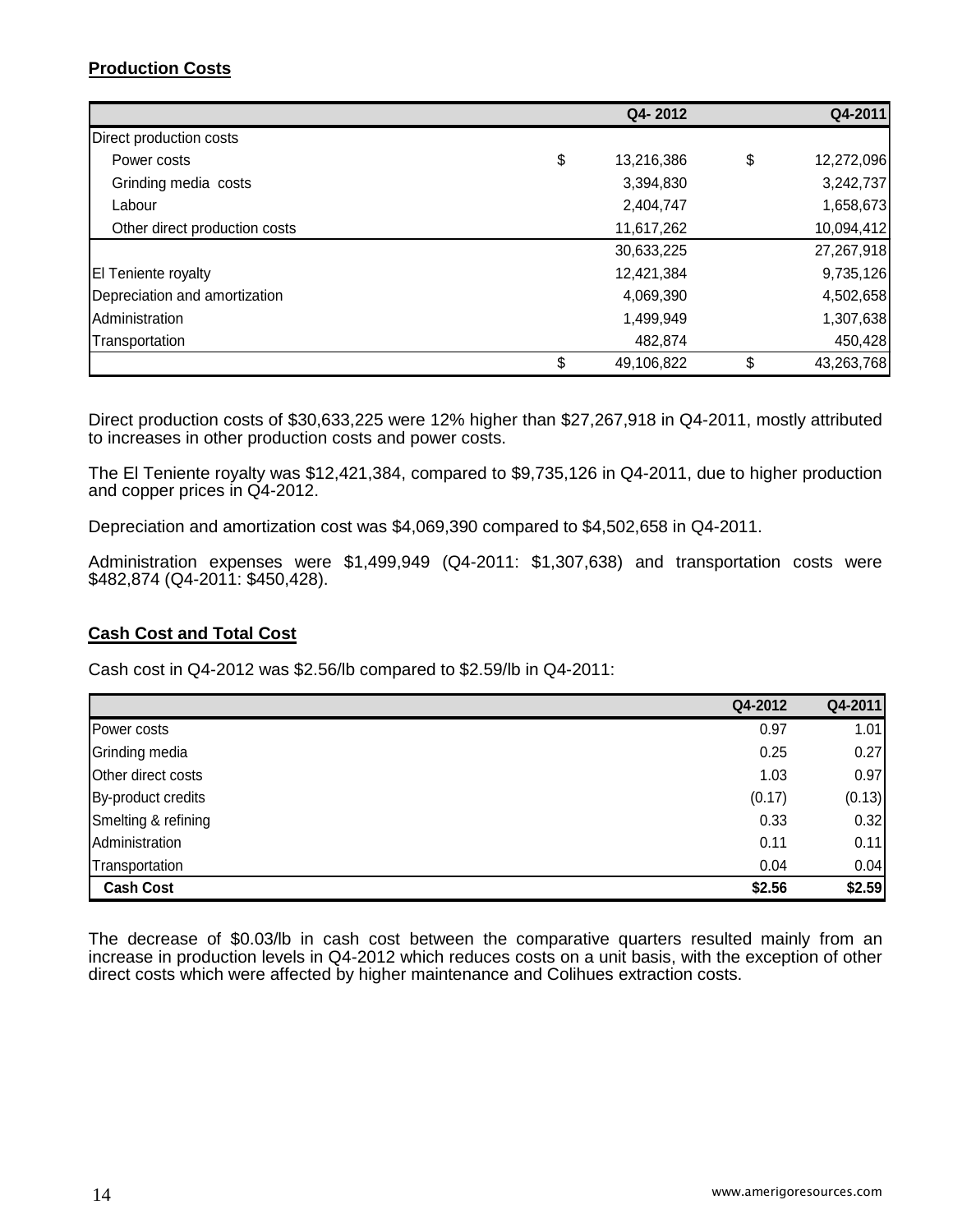The Company's total cost was \$3.78/lb in Q4-2012 compared to \$3.77/lb in Q4-2011:

|                           | Q4-2012 | Q4-2011 |
|---------------------------|---------|---------|
| Cash cost                 | 2.56    | 2.59    |
| El Teniente royalty       | 0.92    | 0.81    |
| Amortization/depreciation | 0.30    | 0.37    |
| <b>Total Cost</b>         | \$3.78  | \$3.77  |

## **Other**

In Q4-2012 general and administrative expenses were \$2,337,896 compared to \$1,445,264 in Q4-2011, other losses were \$707,295 (Q4-2011: other gains of \$90,181) and finance costs were \$429,092 (Q4- 2011: \$150,324).

The Company recorded current and deferred income tax recoveries of \$252,681 in Q4-2012 (Q4-2011: \$909,271).

#### *COMPARATIVE PERIODS*

The following tables provide highlights of the Company's quarterly results for the past eight quarters (unaudited):

|                                   | <b>QE Dec. 31,</b> | <b>QE Sept. 30,</b> | QE June 30, | QE March. 31, |
|-----------------------------------|--------------------|---------------------|-------------|---------------|
|                                   | 2012               | 2012                | 2012        | 2012          |
|                                   | S                  |                     |             |               |
|                                   |                    |                     |             |               |
| <b>Total revenue</b>              | 47,016,955         | 44,230,998          | 40,013,267  | 50,499,504    |
| Net (loss) profit                 | (5,311,469)        | (4, 188, 947)       | (1,002,254) | 2,310,274     |
| (Loss) earnings per share         | (0.03)             | (0.02)              | (0.01)      | 0.01          |
| Diluted (loss) earnings per share | (0.03)             | (0.02)              | (0.01)      | 0.01          |

|                                   | <b>QE Dec. 30,</b><br>2011<br>S | <b>QE Sept. 30,</b><br>2011 | QE June 30,<br>2011 | QE March 31,<br>2011 |
|-----------------------------------|---------------------------------|-----------------------------|---------------------|----------------------|
| Total revenue                     | 40,304,934                      | 41,958,747                  | 38,294,635          | 45,515,500           |
| Net (loss) profit                 | (3,645,151)                     | (1, 149, 499)               | 1,885,882           | 11,654,286           |
| (Loss) earnings per share         | (0.02)                          | (0.01)                      | 0.01                | 0.07                 |
| Diluted (loss) earnings per share | (0.02)                          | (0.01)                      | 0.01                | 0.07                 |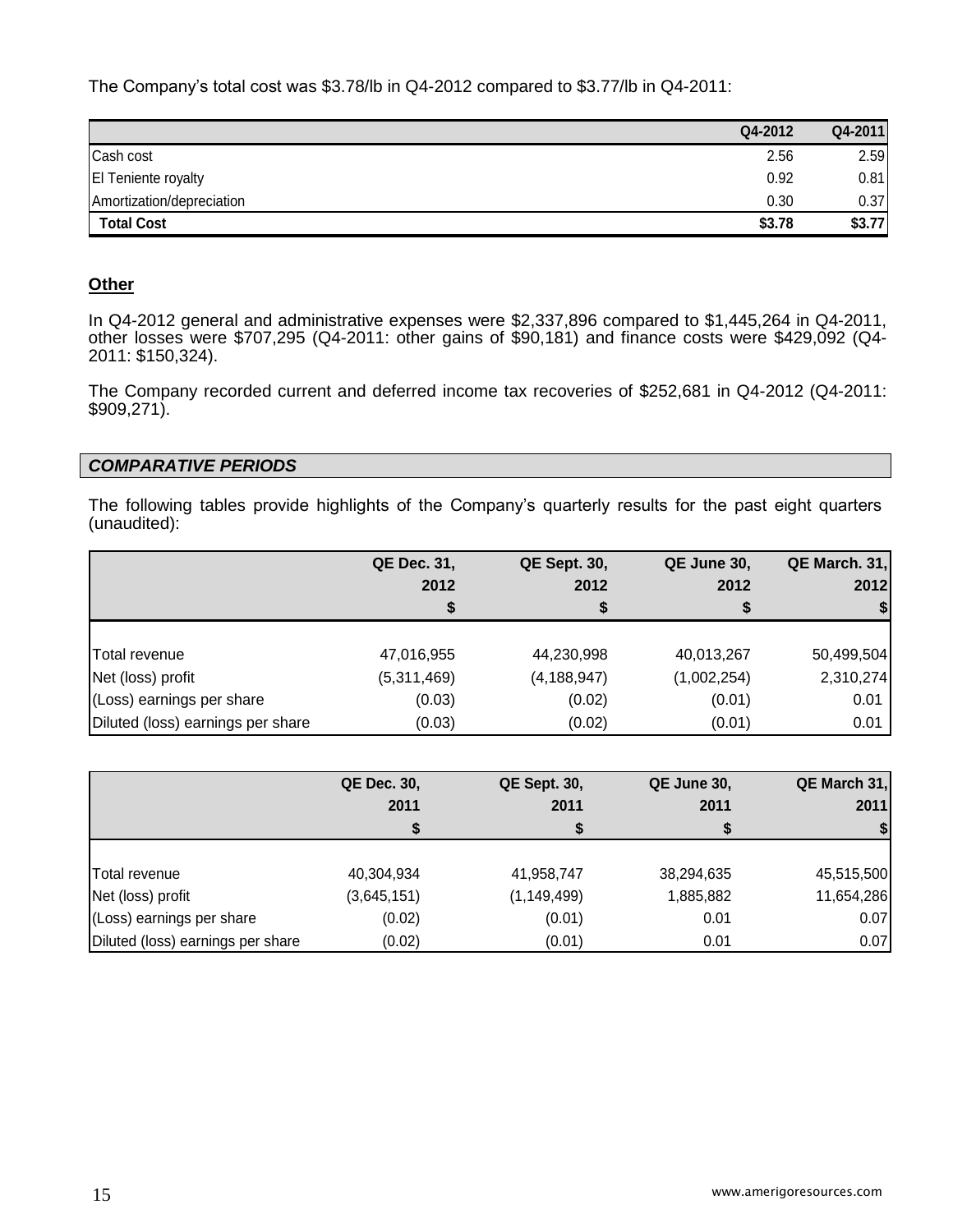# *LIQUIDITY and CAPITAL RESOURCES*

#### **Cash Flow from Operations**

The Company generated cash of \$22,724,841 (13¢ per share) from operations, compared to \$14,050,484 (9¢ per share) in fiscal 2011.

Excluding the effect of changes in working capital accounts, the Company generated cash of \$12,283,566 compared to \$20,046,088 in 2011.

#### **Cash Flow from Financing Activities**

Cash used in financing activities was \$10,192,664, compared to \$16,342,933 in 2011.

In 2012 the Company made bank loan repayments of \$3,347,914 (2011: \$9,757,661) and made dividend payments of \$6,844,750 (2011: \$6,850,264).

No options were exercised in 2012. The Company received \$264,992 from the exercise of options in 2011.

#### **Cash Flow from Investing Activities**

In 2012, the Company used cash of \$23,707,654 for payments of capital expenditures, compared to \$21,346,199 in 2011.

Significant Capex was incurred in connection with expansion of the old tailings extraction capacity, finalization of the construction of a third thickener, engineering and permitting for the potential plant expansion and investments in respect of the Cauquenes project, including engineering and permitting costs, and costs incurred in connection with a pilot plant built to evaluate the viability of processing the Cauquenes tailings.

In 2011, the Company received net proceeds of \$10,405,571 from the sale of 5,000,000 shares of Candente Copper. The Company continues to own 5,788,280 shares of Candente Copper.

#### **Liquidity and Financial Position**

The Company's cash and cash equivalents at December 31, 2012 totaled \$9,249,540, compared to \$20,819,467 at December 31, 2011. The Company had a working capital deficiency of \$4,906,488 at December 31, 2012 compared to working capital of \$13,620,223 at December 31, 2011.

The Company's Chilean subsidiaries had two outstanding bank loans, denominated in U.S. dollars and Chilean pesos, which totaled the equivalent of \$1,482,624 at December 31, 2012 (December 31, 2011: \$4,619,149). These loans will be repaid in full by May 2013.

The MVC Chilean peso loan of \$842,714 (December 31, 2011: \$2,614,989) is repayable in monthly installments of Chilean pesos 79,395,833 each from June 2010 to May 2013. Concurrently with this loan agreement, the Company entered into an interest rate swap with the lending bank to fix the interest rate at 9.95% over the term of the loan.

In January 2012, MVC Generacion obtained from a Chilean bank a working capital loan of CLP 301,000,000 (the equivalent of \$615,555 at the loan grant date). This loan was due on January 17, 2013, paid interest at the rate of 0.63% per month and was renewed subsequent to year end (see Subsequent Events). The balance of the loan and accrued interest at December 31, 2012 was the CLP equivalent of \$639,910 (December 31, 2011: \$nil).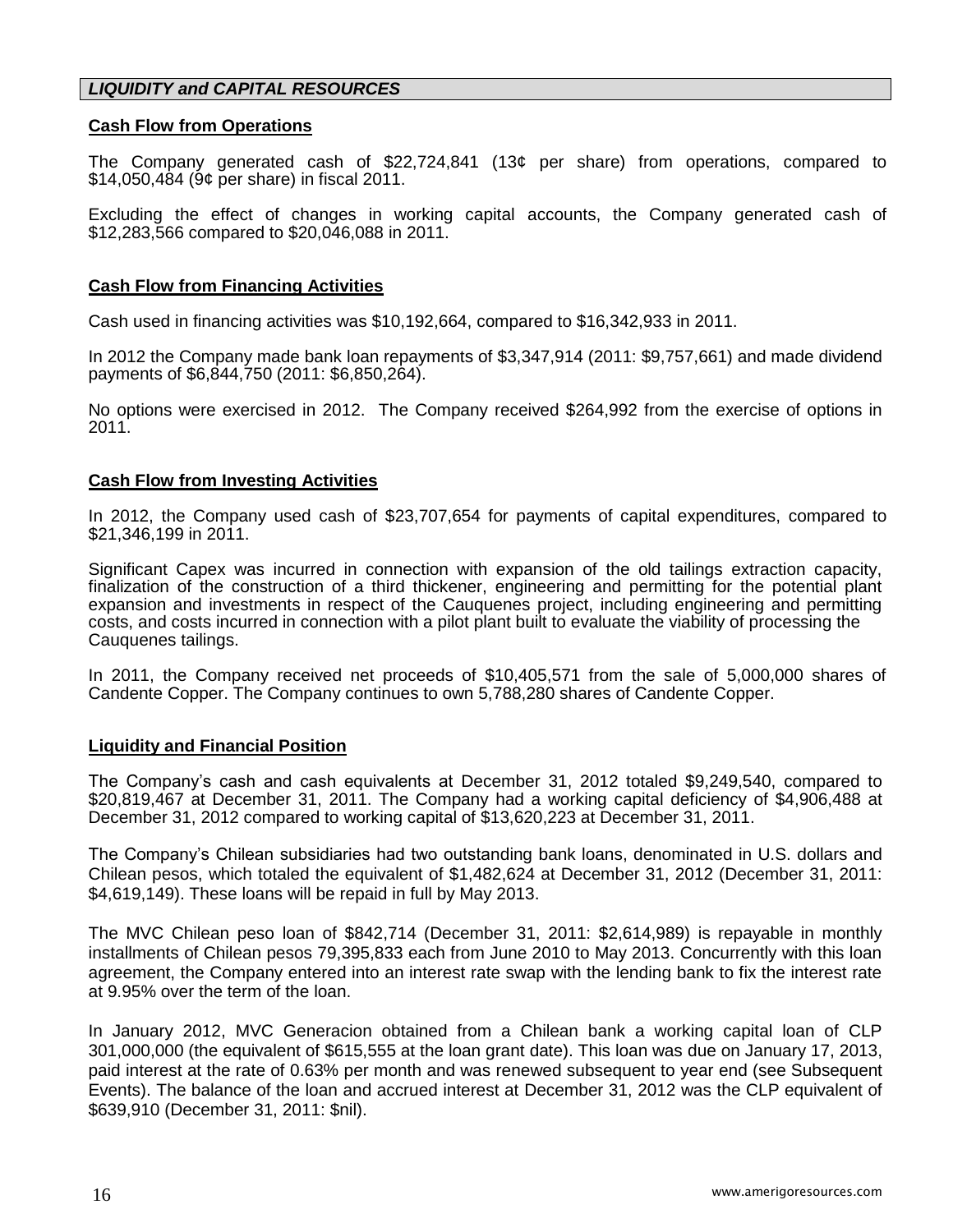On December 15, 2012, MVC repaid in full a U.S. dollar loan originally drawn for \$4,000,000 (December 31, 2011: \$2,004,160).

In July 2011, MVC entered into an agreement with a Chilean bank to secure a revolving working capital line of credit for up to \$20 million or its equivalent in CLP (the "Line of Credit"). The Line of Credit has a term to July 4, 2014. For borrowings in CLP, this loan provides for interest at a variable rate of the Chilean Tasa Activa Bancaria ("TAB") plus an applicable margin, and for borrowings in US dollars provides for interest at a variable rate of LIBOR-30 days plus applicable margin. Current borrowing rates would be 0.62% per month on CLP draws and 0.18% per month on US dollar draws. The Line of Credit contains covenants requiring MVC to meet minimum quarterly equity, debt to equity and maximum debt ratios. MVC was in compliance with these covenants at December 31, 2012 and 2011. No funds have been drawn on this line of credit.

Management believes the Company will be able to meet its obligations as they come due for at least the next 12 months.

The Company operates in a cyclical industry where levels of cash flow have historically been correlated to market prices for commodities. Despite these short-term liquidity challenges, MVC is a valuable longlife asset. El Teniente, the source of MVC's feed material, is the world's largest underground copper mine with remaining ore reserves expected to last decades. MVC's current contract with El Teniente runs to 2021.

The Company's long-term liabilities (long-term portions of bank loans, long-term portion of an interest rate swap, other payables, long-term portion of royalties due to related parties measured at fair value, asset retirement obligations and deferred income tax liabilities) at December 31, 2012 were \$32,537,732 (December 31, 2011: \$30,317,350).

Management anticipates the feasibility study and basic engineering work for the Cauquenes project to be completed in Q2-2013 and, subject to the successful conclusion to negotiations with Codelco/El Teniente, a production decision made shortly thereafter. The Company anticipates funding the Cauquenes expansion through cash flow and debt financing.

#### **Impairment Analysis**

As at December 31, 2012, management of the Company determined that the decline in the Company's share price constituted an impairment indicator, and completed an impairment assessment for MVC.

The impairment assessment included a fair value less costs to sell determination. Key assumptions incorporated in the model included the following:

- Copper prices (\$/lb)– 2013: \$3.76; 2014: \$3.60: 2015: \$3.40; 2016: \$3.36: 2017 to 2021: \$2.95
- Power costs From 2013 to 2017 costs are per contractual estimates (2013: \$0.096/kWh, 2014: \$0.094/kWh, 2015: \$0.093/kWh, 2016: \$0.088/kWh, 2017: \$0.089/kWh). From 2018 to 2021: estimates based on adjusted costs of \$0.1020-\$0.1030/kWh;
- Operating costs based on historical costs incurred and estimated forecasts
- Production volume and recoveries as indicated in MVC's mining plan to 2021
- Discount rate 9% after tax rate

Management's impairment evaluation did not result in the identification of an impairment loss as of December 31, 2012. Although management believes the estimates applied in these impairment assessments are reasonable, such estimates are subject to significant uncertainties and judgments. Sensitivities to changes in estimated operating costs, particularly estimated power costs beyond MVC's current power contracts could trigger an impairment which could be material.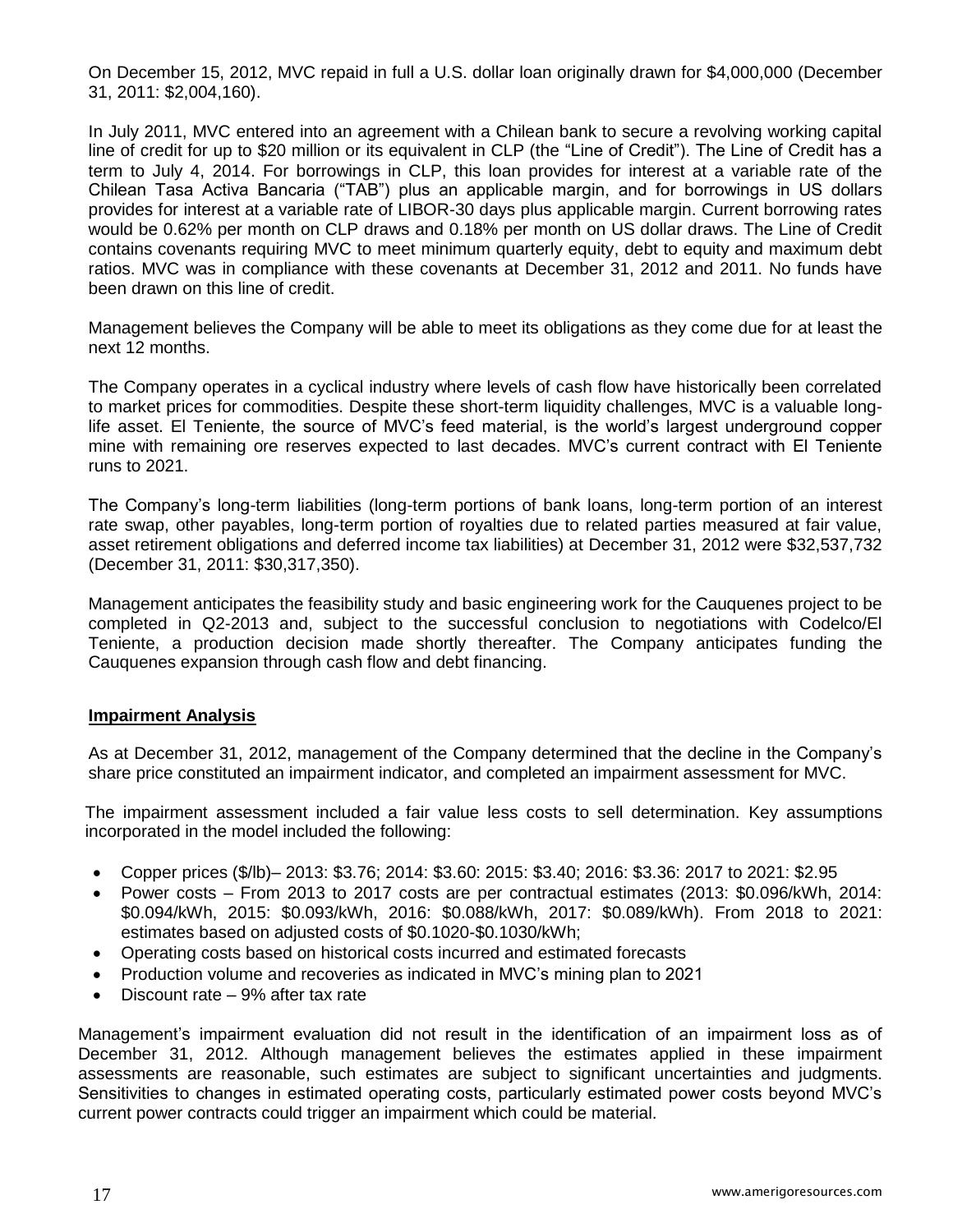#### **Investments**

During the year ended December 31, 2011, the Company sold 5,000,000 Candente Copper shares and recognized a gain of \$9,750,931 in earnings. The Company has retained an approximately 5% investment in Candente Copper with a fair value of \$2,210,104 based on Candente Copper's closing share price of Cdn\$0.38 on December 31, 2012. During 2012, the Company recorded other comprehensive loss of \$3,317,150 (2011: other comprehensive loss of \$2,990,139) for the changes in fair value of this investment.

At December 31, 2012 the fair value of the Company's approximately 3% investment in Candente Gold was \$260,162, based on Candente Gold's closing share price of Cdn\$0.12. During 2012, the Company recorded other comprehensive loss of \$238,997 (2011: other comprehensive loss of \$1,680,292) for the changes in the fair value of this investment.

At December 31, 2012 the fair value of the Company's approximately 5% investment in Los Andes was \$1,609,329, based on Los Andes' closing price share price of Cdn\$0.20. During 2012, the Company recorded other comprehensive loss of \$910,358 (2011: other comprehensive loss of \$1,247,740) for the changes in the fair value of this investment.

On October 6, 2011, the Company received a total of 1,157,656 Cobriza shares on Cobriza's spinout from Candente Copper. At December 31, 2012, Cobriza's closing share price was Cdn\$0.06 and the fair value of the Company's approximately 4% investment in Cobriza was \$69,793. During 2012, the Company recorded other comprehensive loss of \$106,851 (2011: other comprehensive income of \$176,644) for the changes in the fair value of this investment.

|                          | <b>Total</b> | Less than 1 year | 1 to 2 years | 2 to 5 years | More than 5 years |
|--------------------------|--------------|------------------|--------------|--------------|-------------------|
| Trade and other          |              |                  |              |              |                   |
| payables                 | 20,632,626   | 20,632,626       | ۰            |              |                   |
| <b>Current income</b>    |              |                  |              |              |                   |
| tax payable              | 335,057      | 335,057          |              |              |                   |
| El Teniente              |              |                  |              |              |                   |
| royalties                | 16,498,336   | 16,498,336       | ۰            |              |                   |
| <b>Bank loans</b>        | 1,482,624    | 1,482,624        |              |              |                   |
| Royalties to             |              |                  |              |              |                   |
| related parties          | 6,016,824    | 789,682          | 848,557      | 2,348,643    | 2,029,942         |
| Asset                    |              |                  |              |              |                   |
| retirement               |              |                  |              |              |                   |
| obligations <sup>1</sup> | 11,090,336   |                  |              |              | 11,090,336        |
| Severance                |              |                  |              |              |                   |
| provisions               | 4,300,283    | ۰                |              |              | 4,300,283         |
| Minimum                  |              |                  |              |              |                   |
| power                    |              |                  |              |              |                   |
| payments <sup>2</sup>    | 21,600,000   | 4,320,000        | 4,320,000    | 12,960,000   |                   |
| Total                    |              |                  |              |              |                   |
| contractual              |              |                  |              |              |                   |
| obligations              | 81,956,086   | 44,058,325       | 5,168,557    | 15,308,643   | 17,420,561        |

# *SUMMARY OF OBLIGATIONS*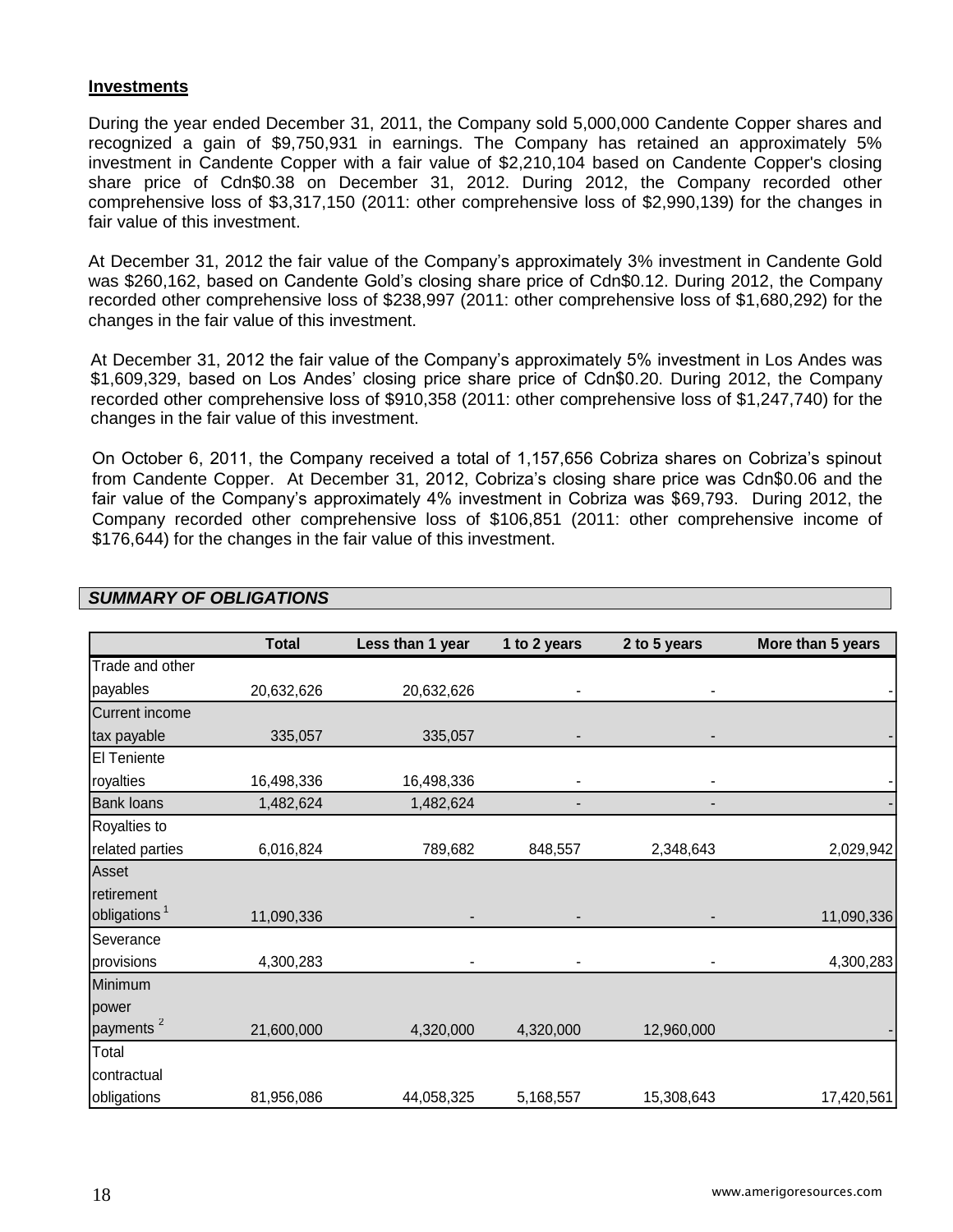$1$  The disclosed value of the asset retirement obligation is based on estimates from a 2011 independent engineering study, as revised by MVC's engineering department in 2012. It represents an estimate of the cost in 2021 to remove assets and restore the site where MVC's operations are conducted, and included a market risk premium of 7% and a discount rate of 5.37%. This liability is being accreted systematically over time until the estimated value of \$11,090,336 is reached in 2021. At December 31, 2012 the asset retirement obligation recorded was \$6,926,150.

<sup>2</sup> MVC entered into an agreement with its current power provider in order to guarantee power supply to MVC from Chile's central power grid beyond the supply expected to be generated by MVC's own power plant. The agreement extends from January 1, 2010 to December 31, 2017 and establishes minimum stand-by charges based on peak hour power supply calculations, currently estimated to be approximately \$360,000 per month for the period January 1, 2013 to December 31, 2017.

### *OUTLOOK*

Management anticipates that production in 2013 will be between 45 and 50 million pounds of copper and one million pounds of molybdenum from the processing of fresh tailings from El Teniente and old tailings from Colihues. The Colihues material to be extracted in 2013 is projected to be lower grade than the material extracted in 2012 due to the fact that the area to be mined contains recent tailings deposited by El Teniente in 2006.

Cash cost is projected to be between \$1.95/lb and \$2.15/lb in 2013. The Company's contract with its power provider changed on January 1, 2013 from a variable to a lower fixed rate. This change will contribute towards net savings over 2012 levels of approximately \$0.40/lb, significantly improving MVC's operating cash flow.

Excluding the Cauquenes project, 2013 Capex at MVC is estimated to be approximately \$7 million. Capex for Cauquenes engineering and permitting in 2013 is estimated to be up to \$1.9 million. The Company is in the process of finalizing an agreement with El Teniente for reimbursement of this amount in case a production decision on Cauquenes is not reached.

Management anticipates the feasibility study and basic engineering work for the Cauquenes project to be completed in Q2-2013 and, subject to the successful conclusion to negotiations with Codelco/El Teniente, a production decision made shortly thereafter. In the event MVC and Codelco/El Teniente are unable to reach a definitive agreement for the processing of tailings from Cauquenes, Codelco/El Teniente has agreed to reimburse up to \$3,800,000 in permitting and engineering costs incurred by MVC for this stage of the project. As of December 31, 2012 the Company had incurred \$3,403,970 in Cauquenes permitting and engineering costs.

#### *OTHER MD&A REQUIREMENTS*

#### **Transactions with Related Parties**

a) Non-controlling interests

Amerigo holds its interest in MVC through Amerigo International Holdings Corp. ("Amerigo International").

Amerigo International is wholly-owned by Amerigo except for certain outstanding Class A shares which are owned indirectly by Amerigo's President and CEO, an associate of the President and CEO, a former director of Amerigo and an associate of that former director. The Class A shares were issued as part of a tax-efficient structure for the payment of the royalty (the "Royalty") granted in exchange for the transfer to the Company of an option to purchase MVC.

In accordance with the articles of Amerigo International, the holders of the Class A shares are not entitled to any dividend or to other participation in the profits of Amerigo International, except for a total royalty dividend, if declared by the directors of Amerigo International, in an amount equal to the amount of the Royalty.

The Royalty is calculated as follows: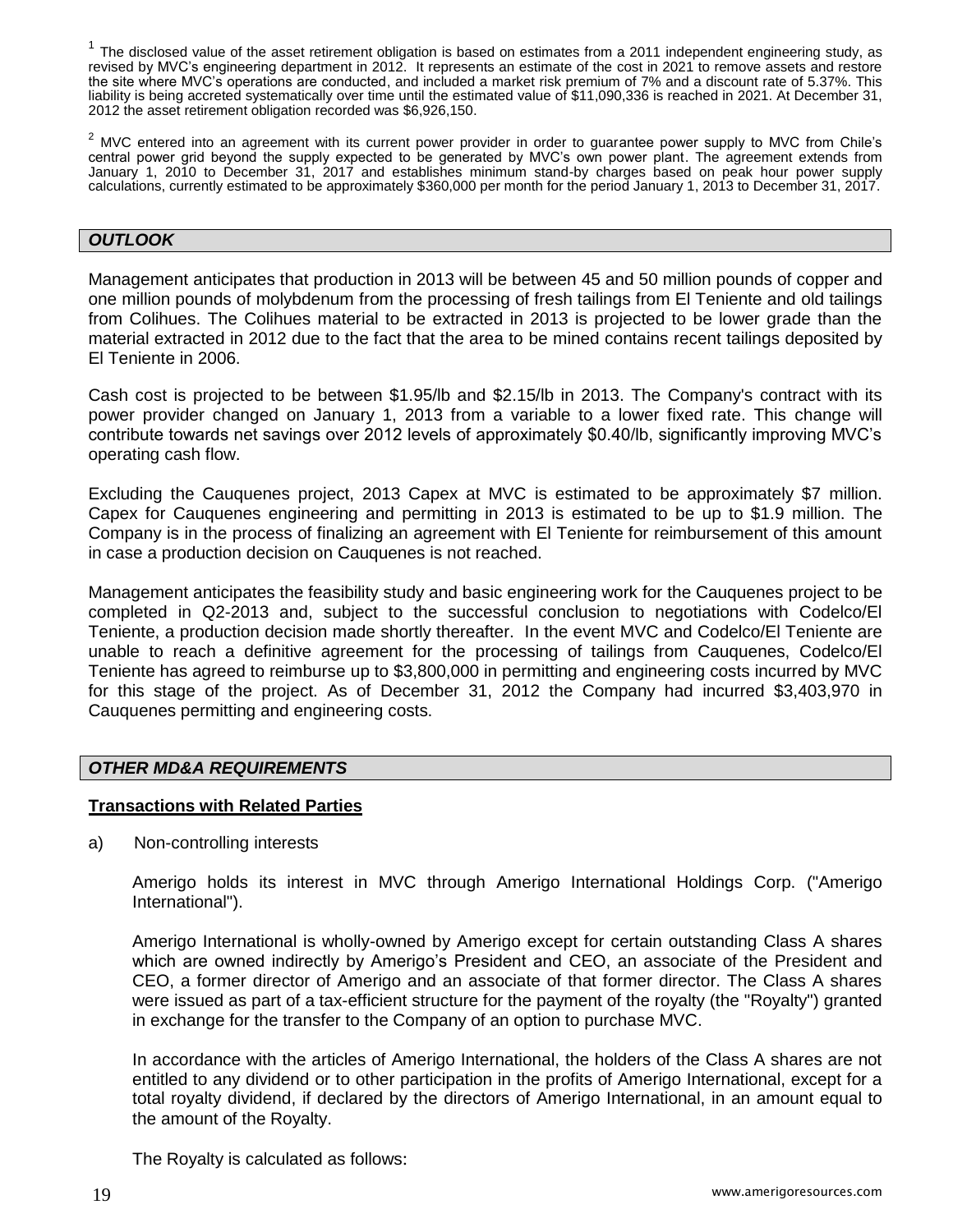- \$0.01 for each pound of copper equivalent produced from El Teniente tailings by MVC or any successor entity to MVC if the price of copper is under \$0.80, or
- \$0.015 for each pound of copper equivalent produced from El Teniente tailings by MVC or any successor entity to MVC if the price of copper is \$0.80 or more.

The Royalty is a derivative financial instrument. This liability is measured at fair value, with changes in fair value recorded in profit for the period. The fair value of the liability at December 31, 2012 was \$6,016,824 (December 31, 2011: \$5,787,434), with a current portion of \$731,588 (December 31, 2011: \$646,214) and a long-term portion of \$5,285,236 (December 31, 2011: \$5,141,220).

The Royalty is paid as a royalty dividend on the Class A shares of Amerigo International. During 2012 royalties totaling \$840,415 were paid or accrued to the Amerigo International Class A shareholders on production in the period (2011: \$731,585). There remained \$70,933 of this amount outstanding as of December 31, 2012 (December 31, 2011: \$74,967).

b) Directors' fees and remuneration to officers

During the year ended December 31, 2012, the Company paid or accrued \$1,218,458 in salaries and fees to companies associated with certain directors and officers of Amerigo (2011: \$1,130,880). Included in these fees are accrued bonuses of \$401,240 to senior management (2011: \$147,059). In the same period, Amerigo paid or accrued \$250,177 in directors' fees to independent directors (2011: \$206,141). In Amerigo's consolidated financial statements directors' fees and remuneration to officers are categorized as salaries, management and professional fees. At December 31, 2012, an aggregate amount of \$3,028 was due to directors and officers for bonuses payable, directors' fees and reimbursement of expenses (2011: \$52,684). These transactions were in the ordinary course of business and measured at the exchange amounts agreed to by the parties.

In the year ended December 31, 2012 a total of 3,800,000 options were granted to directors and officers of the Company (2011: 3,100,000 options).

- c) As of December 31, 2012 one of Amerigo's officers acted as an officer and another as a director of Nikos Explorations Ltd., a company over which Amerigo exercises significant influence.
- d) As of December 31, 2012 two of Amerigo's officers acted as officers and one of Amerigo's directors acted as a director of Los Andes Copper Ltd., a company in which Amerigo holds an investment.

# **Critical Accounting Estimates**

Estimates and judgements are continually evaluated and are based on historical experience and other factors, including expectations of future events that are believed to be reasonable under the circumstances.

In preparing these consolidated financial statements, the Company makes estimates and assumptions concerning the future. The resulting accounting estimates will, by definition, seldom equal the related actual results. The estimates and assumptions that have a significant risk of causing a material adjustment to the carrying amounts of assets and liabilities within the next financial year are addressed below.

#### a) Useful Life of Assets

As at December 31, 2012, the contract with El Teniente has been estimated to terminate as of December 31, 2021. The useful lives of assets have been determined based on their estimated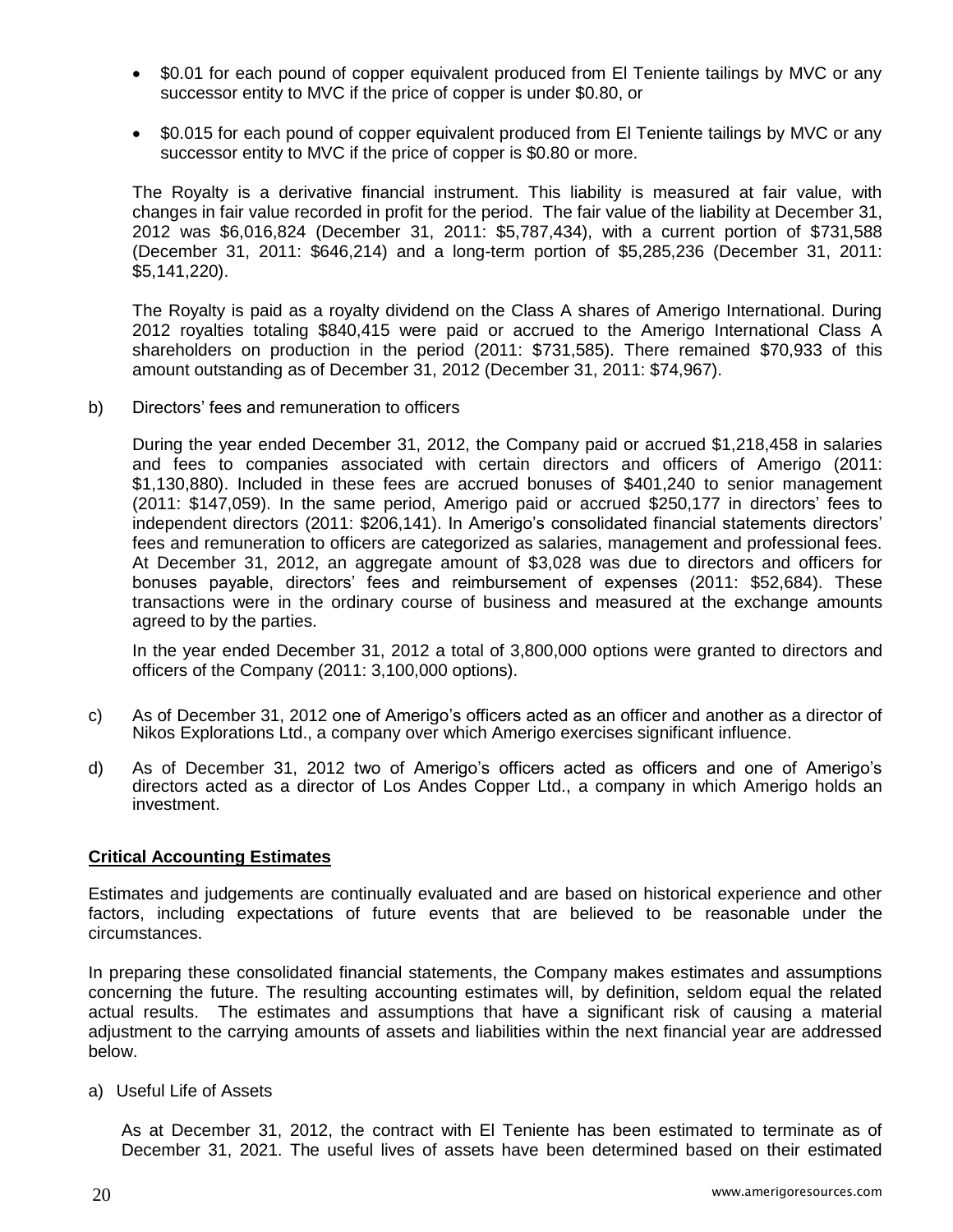economic life, not to exceed December 31, 2021. The remaining life of this contract may change depending on the outcome of current negotiations with El Teniente.

b) Asset Retirement Obligation ("ARO")

The Company assesses its provision for ARO annually and fair values the liability at the end of each reporting year, using the current risk-free discount rates. The ARO results from the obligation to remove property and equipment at the term of the El Teniente contract and from environmental regulations set by Chilean authorities. AROs include costs related to MVC's plant and equipment. The ARO is a critical accounting estimate for the Company. There are significant uncertainties related to the ARO and the impact on the financial statements could be material. The eventual timing and costs of the ARO could differ from current estimates. The main factors that could cause expected ARO cash flows to change include changes to laws and legislation and additions of new plant and equipment.

The future value of the provision for ARO was determined using an estimated annual inflation rate of 3.5%, a risk premium estimated at 7% and discounted at the risk-free rate of 5.37%.

c) Exploration and Evaluation Assets

The application of the Company's accounting policy for exploration and evaluation expenditures requires judgment in determining whether it is likely that future economic benefits are likely to arise from future processing operations. The deferral policy requires management to make certain estimates and assumptions about future events or circumstances, in particular whether an economically viable processing operation can be established. Estimates and assumptions made may change if new information becomes available. If, after expenditures are capitalized, information becomes available suggesting that the recovery of expenditures is unlikely, the amount capitalized is written off in the statement of comprehensive income in the period when the new information becomes available.

d) Reserve Estimates

Reserves are estimates of the amount of copper and molybdenum concentrates than can be produced by MVC under its agreements with El Teniente. The estimate of reserves is prepared by members of MVC management. Changes in the reserve estimates may impact upon impairment of property, plant and equipment analysis, amortization of intangible assets and valuation of royalties to related parties.

# **Disclosure Controls and Procedures**

The Company's disclosure controls and procedures are designed to provide reasonable assurance that all relevant information is communicated to senior management, to allow timely decisions regarding required disclosure.

During the year ended December 31, 2005, the Company's General Counsel and Corporate Secretary completed an evaluation of the effectiveness of the Company's existing disclosure controls and procedures, undertook extensive research and made presentations and recommendations to the Company's certifying officers and board of directors. Based on those recommendations, a corporate disclosure policy was presented to the Company's board and adopted on February 14, 2006. The disclosure policy includes the setting up of a Disclosure Policy Committee that originally consisted of the Company's President and CEO, CFO and Corporate Secretary. During 2012 this committee was expanded to include a director and the Company's COO.

The disclosure policy and committee have been in place since the date the disclosure policy was adopted. Management is reasonably confident that material information relating to the Company, including its consolidated subsidiaries, is being made known to senior management in a timely manner,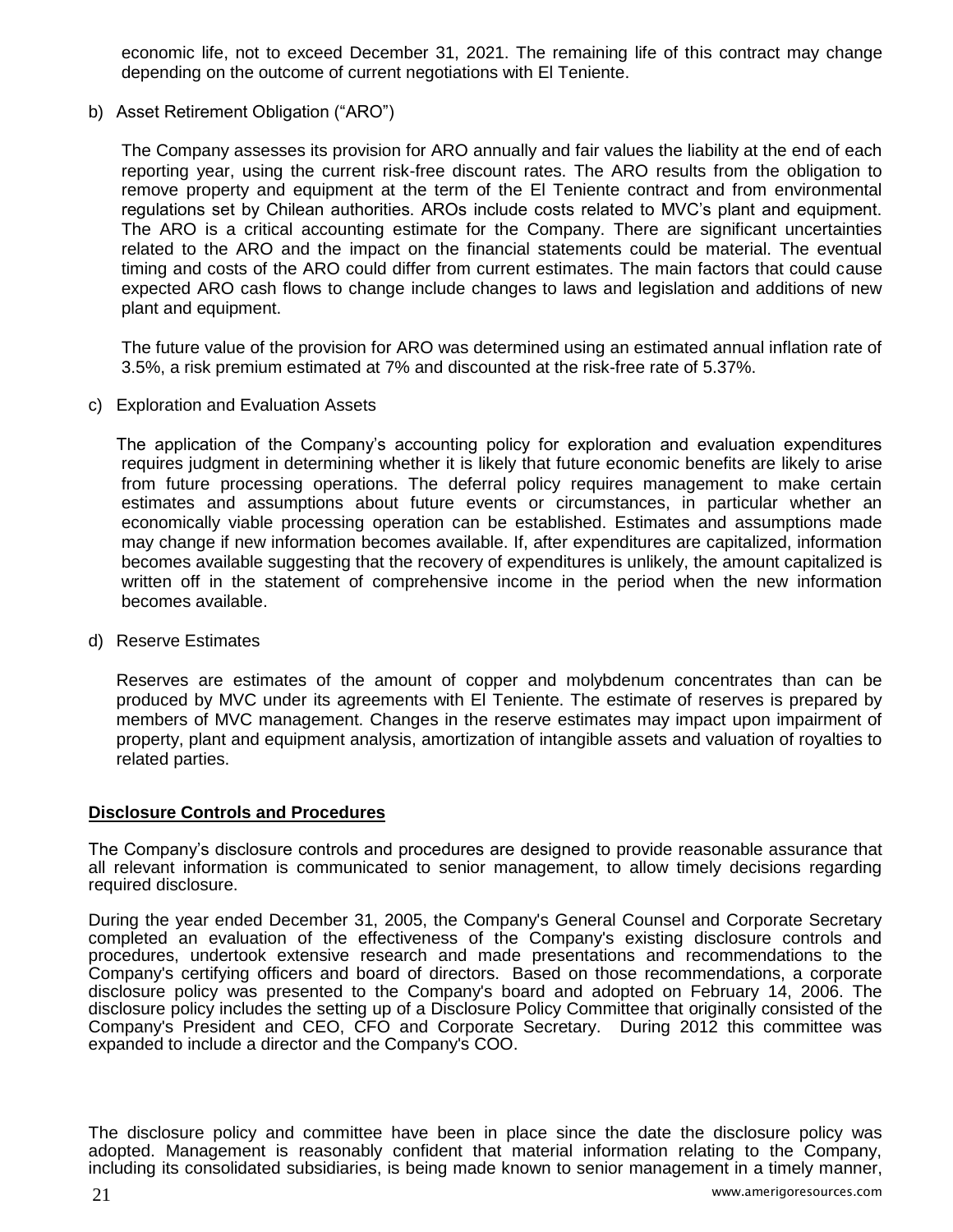and that the Company's disclosure controls and procedures are effective not only with respect to the Company's annual filing requirements but on an ongoing basis as of the end of the period covered by this report.

# **Internal Controls over Financial Reporting ("ICFR")**

Internal control over financial reporting is a process designed to provide reasonable assurance regarding the reliability of financial reporting and the preparation of financial statements for external purposes in accordance with IFRS.

The Company's internal control over financial reporting includes policies and procedures that pertain to the maintenance of records that accurately and fairly reflect the additions to and dispositions of the assets of the Company; provide reasonable assurance that transactions are recorded as necessary to permit preparation of financial statements in accordance with IFRS and the Company's receipts and expenditures are made only in accordance with authorization of management and the Company's directors; and provide reasonable assurance regarding prevention or timely detection of unauthorized acquisition, use or disposition of the Company's assets that could have a material effect on the annual or interim financial statements.

Any system of internal controls over financial reporting, no matter how well designed, has inherent limitations. Therefore, even those systems determined to be effective can provide only reasonable assurance with respect to financial statement preparation and presentation.

An evaluation of the design effectiveness of the Company's internal controls over financial reporting was conducted as of December 31, 2012 by the Company's management, including the President and CEO and CFO. Based on this evaluation, management has concluded that the design of the Company's internal controls over financial reporting was effective.

There were no changes in the Company's internal control over financial reporting during the year ended December 31, 2012 that have materially affected, or are reasonably likely to affect, the Company's internal control over financial reporting.

#### **Other**

As of February 25, 2013, Amerigo has outstanding 172,290,344 common shares and 12,300,000 options (exercisable at prices ranging from Cdn\$0.31 to Cdn\$2.13 per share).

Additional information, including the company's most recent Annual Information Form, is available on SEDAR at [www.sedar.com.](http://www.sedar.com/)

#### **Cautionary Statement on Forward Looking Information**

This Report contains "forward-looking statements". These forward looking statements include, but are not limited to, statements regarding the Company's strategic plans and future commercial production. Forward-looking statements express, as at the date of this Report, the Company's plans, estimates, forecasts, projections, expectations, or beliefs as to future events or results and the Company does not intend, and does not assume any obligation, to update these forward-looking statements, except as required by securities law. In certain cases, forward-looking statements can be identified by the use of words such as "plans", "expects", or "does not expect", "is expected", "budget", "schedule", "estimates" "intends", "anticipates", or "does not anticipate", "believes", or variations of such words and phrases or statements that certain actions, events or results "may", "could", "would", "might", or "will be taken", "occur", or "be achieved". We caution that forward-looking statements involve a number of risks and uncertainties, and there can be no assurance that such statements will prove to be accurate. Therefore, actual results and future events may differ materially from those anticipated in such statements.

Factors that could cause results or events to differ materially from current expectations expressed or implied by the forward-looking statements include, but are not limited to copper and molybdenum price fluctuations, negotiations with El Teniente, extension of current short term debt facilities, ability to reduce